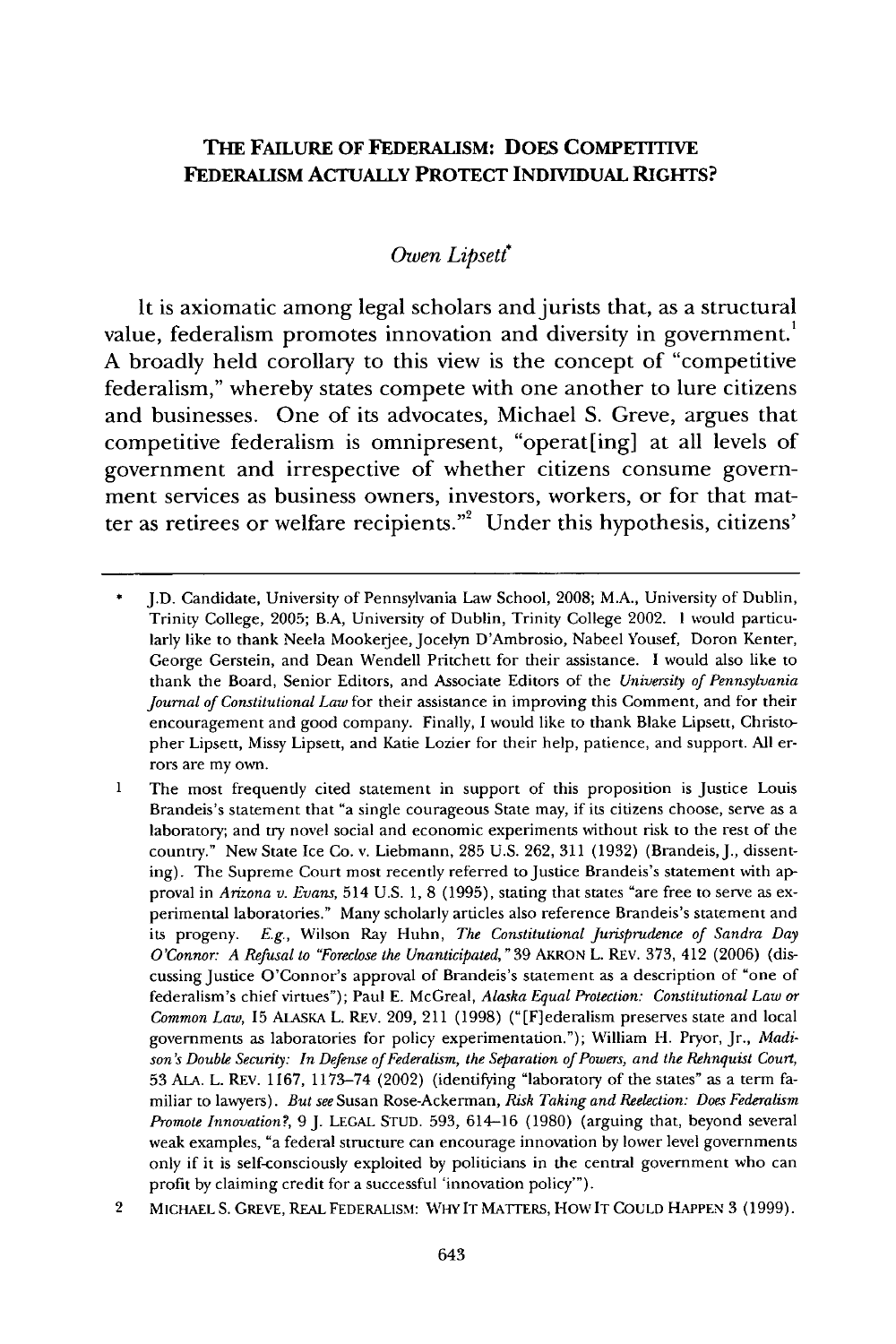ability to "vote with their feet" serves to "discipline government in the same way in which consumer choice **...** disciplines producers."'

While Greve's analysis focuses on economic liberty, it is equally apposite to apply the concept of "competitive federalism" to personal freedoms.4 The Rehnquist Court's increased circumscription of Congress's role to legislate has increased the importance of this phenomenon. Theoretically, "competitive federalism" should encourage states to offer greater freedom than the minimum federal guarantees, but this has not been the case. Rather, states have sometimes limited individual freedoms in order to preserve perceived societal norms. While it could be argued that states have done so as rational actors to attract (or retain) residents, the agency problem inherent in representative government casts some doubt on this assumption.

The federal government has always been one of enumerated powers,<sup>5</sup> but it also enjoyed a virtually unfettered ability to enact legislation under the Commerce Clause<sup>6</sup> between 1937<sup>7</sup> and 1995.<sup>8</sup> The Rehnquist Court's shrinking of Congress's ability to enact legislation under the Commerce Clause<sup>9</sup> is the most prominent example of the

<sup>3</sup> *Id.*

<sup>4</sup> *See* Steven G. Calabresi, *"A Government of Limited and Enumerated Powers". In Defense of* United States v. Lopez, 94 MICH. L. REV. 752, 754 (1995) ("[Flederalism is much more important to the liberty and well being of the American people than any other structural feature of our constitutional system.").

<sup>5</sup> *See* U.S. CONST. amend. X (reserving powers not delegated to the federal government to the states and people); *id.* art. I, § 8 (enumerating Congress's powers); *id.* art. I, § 10 (enumerating powers denied to states and therefore reserved to the federal government).

<sup>6</sup> *Id.* art. I, § 8, cl. 3 (granting the federal government the power "[t]o regulate Commerce with foreign Nations, and among the several States and with the Indian Tribes").

<sup>7</sup> NLRB v. Jones & Laughlin Steel Corp., 301 U.S. 1, 34-41 (1937) (authorizing the National Labor Relations Board to exercise jurisdiction over intrastate labor relations); *see* also Wickard v. Filburn, 317 U.S. 111, 129 (1942) (extending congressional power under the Commerce Clause to situations where no economic transaction took place). The Supreme Court significantly relied upon this holding in *Gonzales v. Raich,* 545 U.S. 1, 8 (2005), in affirming enforcement of the Federal Controlled Substances Act against California residents growing marijuana for personal or intrastate medical use, despite the legality of such activities under California law.

<sup>8</sup> United States v. Lopez, 514 U.S. 549, 567-68 (1995) (invalidating the Gun-Free School Zones Act as beyond the scope of the commerce power).

<sup>9</sup> *See id.; see also* Solid Waste Agency of N. Cook County v. U.S. Army Corps of Eng'rs, 531 U.S. 159, 173-74 (2001) (invalidating administrative exercise of jurisdiction under the Clean Water Act over ponds formed in an abandoned sand and gravel pit, in part because allowing jurisdiction "would result in a significant impingement of the States' traditional and primary power over land and water use"); United States v. Morrison, 529 U.S. 598, 627 (2000) (invalidating the federal civil remedy for victims of gender-motivated violence provided by the Violence Against Women Act as unsustainable under the Commerce Clause).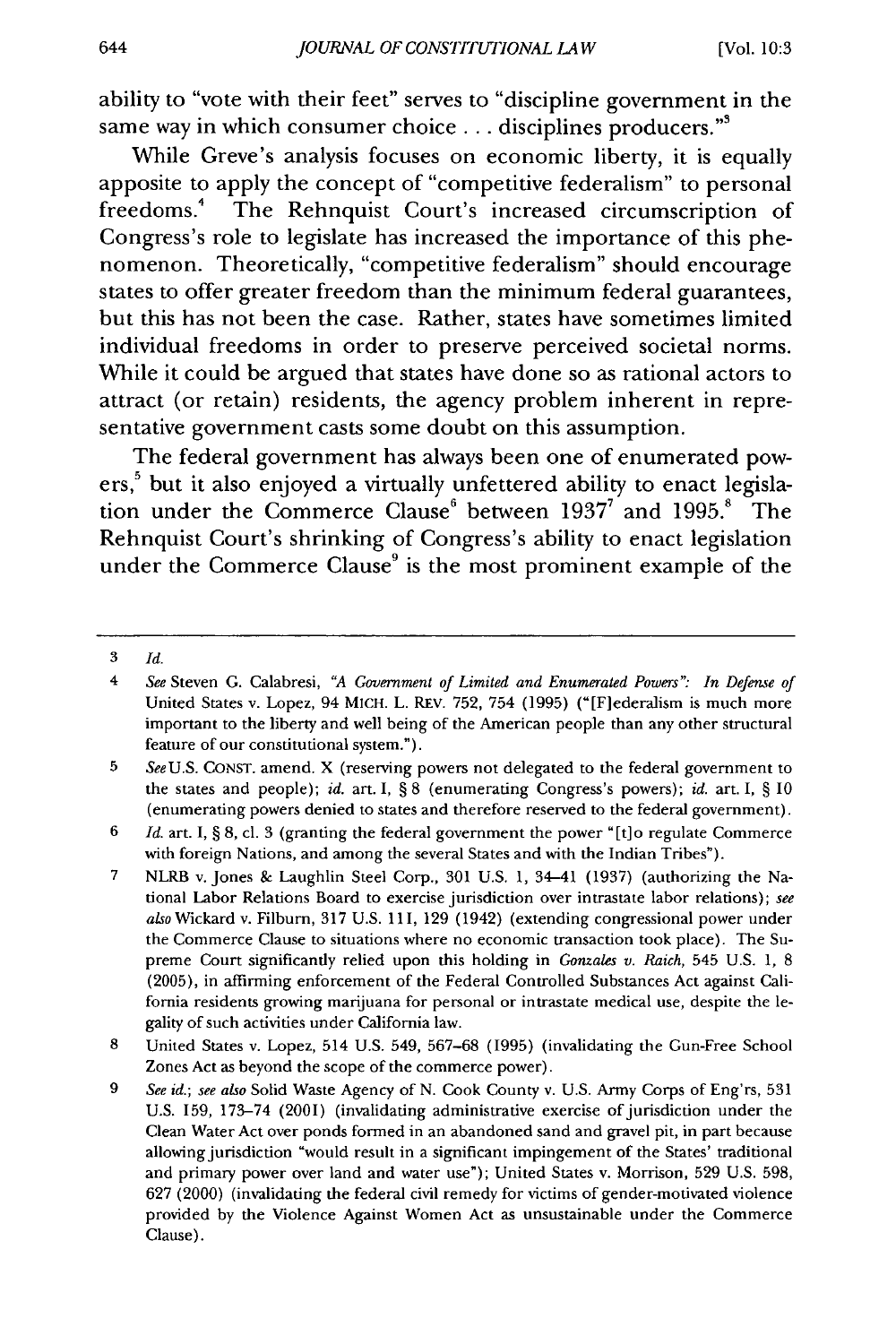so-called "New Federalism.""' While limiting the ability of the federal government to enact laws in certain areas, the Court has concomitantly federalized law regarding multiple individual rights and broadly enunciated a federal standard in such areas as the right to die<sup>11</sup> and takings.<sup>12</sup> Although the Court's decision in *Lawrence v*. *Texas*<sup>13</sup> may be read narrowly as an extension of the right to privacy, it has invited federalization of the legal treatment and recognition of same-sex couples. At the same time, in *Gonzales v. Raich*,<sup>14</sup> the Court established limits on the ability of states to protect or create individual rights when they conflicted with federal policy. This Comment argues that as a general matter, leaving such decisions to the states, as both the Rehnquist and Roberts Courts have done, has served more to inhibit individual liberty than to advance it.

Part I examines the structural issues latent in federalism. It will take as its starting point John O. McGinnis and Ilya Somin's view that

<sup>10</sup> See, e.g., Printz v. United States, 521 U.S. 898, 922-23 (1997) (holding a provision of the Brady Act requiring state law enforcement officials to perform background checks on gun purchasers unconstitutional on the basis that it constituted federal commandeering of state officials); City of Boerne v. Flores, 521 U.S. 507, 536 (1997) (holding the Religious Freedom Restoration Act unconstitutional because Congress's power to enforce the Fourteenth Amendment does not include the power to define the content of the rights that the Amendment protects); Seminole Tribe of Fla. v. Florida, 517 U.S. 44, 72-73 (1996) (holding that the Indian Gaming Regulatory Act, enacted under the Indian Commerce Clause of Article I, could not abrogate the State's Eleventh Amendment sovereign immunity); New York v. United States, 505 U.S. 144, 174-77 (1992) (holding that Congress could not require states to choose between taking title to hazardous waste produced within their borders or submitting to federal regulation of it).

*<sup>11</sup> See* Gonzales v. Oregon, 546 U.S. 243, 267 (2006) (holding that the Attorney General could not use the Federal Controlled Substances Act to prosecute Oregon doctors who prescribed lethal doses of medicine in accordance with the Oregon Death With Diginity Act); *accord* Washington v. Glucksberg, 521 U.S. 702, 735 (1997) (holding that Washington State's prohibition against "causing" or "aiding" a suicide did not violate the Fourteenth Amendment). Taken together, these cases illustrate the fact that the Supreme Court has chosen to federalize the right to die issue.

<sup>12</sup> *See* Kelo v. City of New London, 545 U.S. 469, 489-90 (2005) (holding that economic development is within the meaning of "public use" for Fifth Amendment purposes); *see also* San Remo Hotel L.P. v. City & County of San Francisco, 545 U.S. 323, 347 (2005) (holding that full faith and credit will be given to state court determinations regarding constitutional takings claims, even where claimants were required to, rather than chose to, litigate in a state forum); Lingle v. Chevron U.S.A., Inc., 544 U.S. 528, 548 (2005) (holding that parties alleging a Fifth Amendment taking must show a physical taking, a regulatory taking, or a land-use exaction taking).

<sup>13 539</sup> U.S. 558, 578 (2003) (holding a statute criminalizing certain sexual conduct between partners of the same sex unconstitutional).

<sup>14 545</sup> U.S. 1 (2005); *see supra* note 7.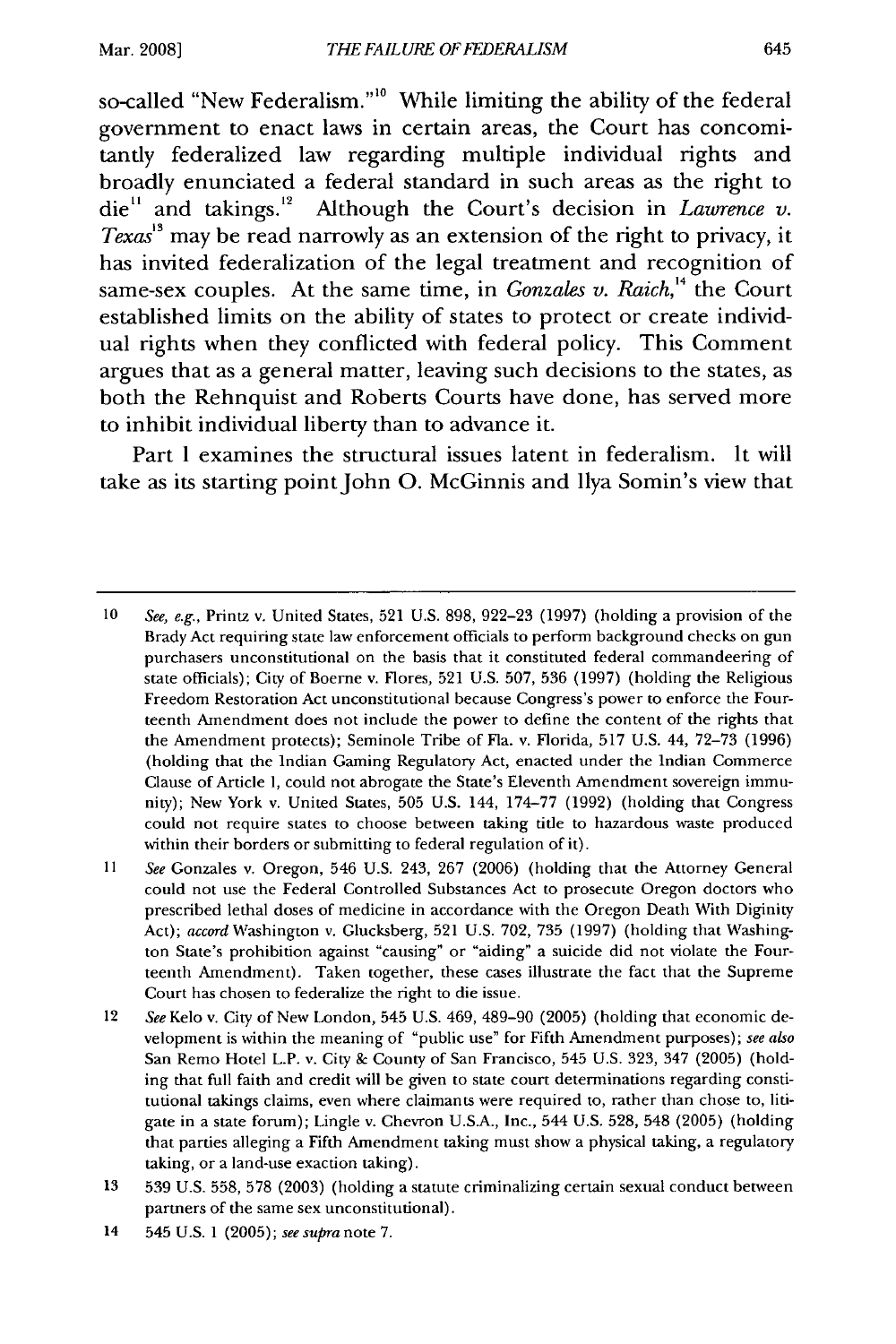"federalism is a classic example of a principal-agent problem"<sup>15</sup> that necessitates judicial review. It will briefly examine the Court's reproductive rights jurisprudence from *Roe v. Wade,* which held that women have a basic right to terminate their pregnancies under certain circumstances,<sup>16</sup> to *Stenberg v. Carhart*, which struck down a Nebraska law banning partial birth abortions,<sup>17</sup> as a case study of how even a constitutionally protected freedom may have disparate treatment between states.

Part II of the Comment examines euthanasia as an issue that may be said to be comfortably left to the states. As with abortion, the concept of assisted suicide is abhorrent to some individuals but does not fundamentally affect the lives, or rights, of those who are not involved in it. There is no question of government funding or otherwise preferential treatment of those who seek assistance in ending their lives. Likewise, as with abortions, subject to the cost of travel, citizens can theoretically move (or be moved) from one state to another to take advantage of a regime that better suits their needs and views. Consequently, the operation of states as "laboratories" in this area has not resulted in the derogation of individual rights.

Part III of the Comment examines takings as an issue where the Court has essentially, and dangerously, abandoned citizens to the states in the wake of the Court's trio of decisions in **2005.18** As McGinnis and Somin have put it: "[s]ometimes federalism can be protected by only restricting the power of state governments, rather than strengthening it."<sup>19</sup> The unique circumstances relating to takings are just such a case. Although, after a significant popular reaction, there has been a welter of legislative response to *Kelo* to restrain its perceived excesses, many of the bills have provided only cosmetic changes. Although facially this appears to be a manifestation of federalism working properly, the bills' specifics often reflect the agency problem inherent in federalism. Additionally, the states are essentially inoculated from constitutional challenges by *Lingle,* while the holding of *San Remo Hotel* makes the issue exceedingly difficult to litigate within the federal courts.

<sup>15</sup> John **0.** McGinnis & Ilya Somin, *The Rehnquist Court: Federalism vs. States'Rights: A Defense ofJudicial Review in a Federal System,* 99 Nw. U. L. REv. 89, 92 (2004).

<sup>16 410</sup> U.S. 113,164 (1973).

<sup>17 530</sup> U.S. 914, 945-46 (2000).

<sup>18</sup>*See supra* note 12.

<sup>19</sup> McGinnis & Somin, *supra* note 15, at 89.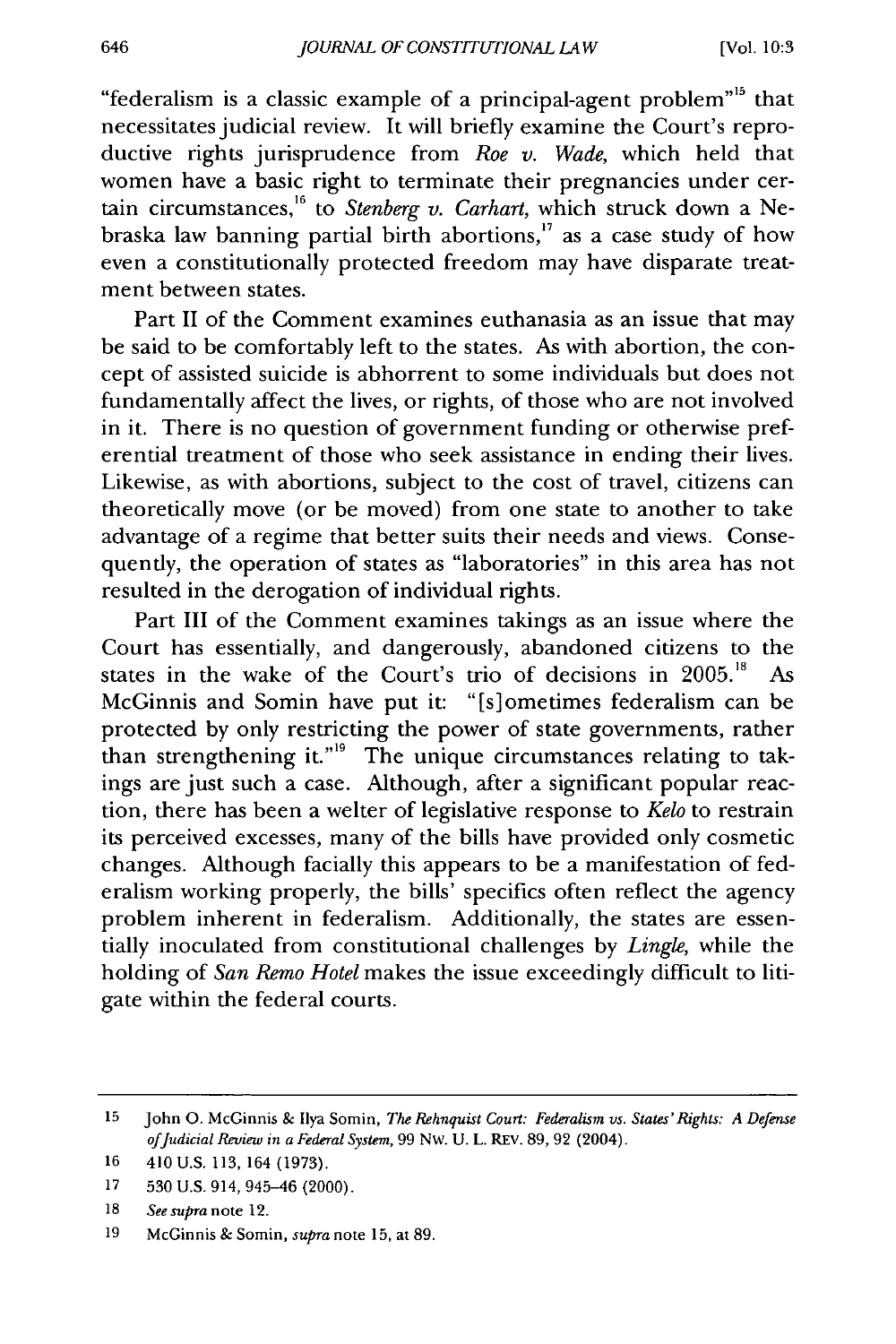The adjudicative and ad-hoc nature of takings means that citizens who find themselves subject to them, by definition, cannot be aware of their circumstances in advance of the taking. This means that the competitive justification for federalism does not apply, and the agency problem is further exacerbated. States and politicians, unlike citizens, are likely to be intimately aware of the provisions involvedas is evident from the numerous exceptions contained within legislation passed since *Kelo* that simply rename, rather than change, existing policies. The Court's recent takings jurisprudence thus appears to have abandoned citizens to the states and denied them necessary recourse with respect to challenging takings in federal court.

Part IV of the Comment prospectively examines the issue of recognition of same-sex relationships. In *Lawrence,* the Court noted that "[t]he present case .... does not involve whether the government must give formal recognition to any relationship that homosexual persons seek to enter.<sup>"20</sup> However, since Massachusetts recognizes same-sex marriages, and several other states have recognized civil unions between two members of the same sex, the issue will clearly arise.

Unlike civil union statutes, which may be understood simply as the granting of additional rights by states to citizens within their borders, Massachusetts's statute creates a legal relationship that either must be recognized by other states under the United States Constitution's Full Faith and Credit Clause<sup>21</sup> or be invalid under the Defense of Marriage Act.<sup>22</sup> Since marriage is an ongoing relationship, as opposed to a single event such as euthanasia or the taking of property, the Court will likely be required to eventually reach the issue of recognition of same-sex relationships that it avoided in *Lawrence.*

Part V of the Comment concludes that competitive federalism should properly be understood as a limited doctrine with respect to individual rights. A federal regime may be appropriate for single events, such as euthanasia or reproductive rights, that occur within a state's borders (and for which a citizen may easily leave the state in search of a more favorable regime). A state-driven regime without federal oversight is less appropriate for takings because of the inherent agency problem. Finally, it is simply impracticable for an ongoing relationship to be cognizable under one state's law, but not an-

<sup>20 539</sup> U.S. 558, 578 (2003).

<sup>21</sup> U.S. **CONST.** art. IV, § 1 ("Full Faith and Credit shall be given in each State to the public Acts, Records and judicial Proceedings of every other State.").

<sup>22 28</sup> U.S.C. § 1738C (2000) (allowing states to refuse to recognize same-sex marriages performed in other states).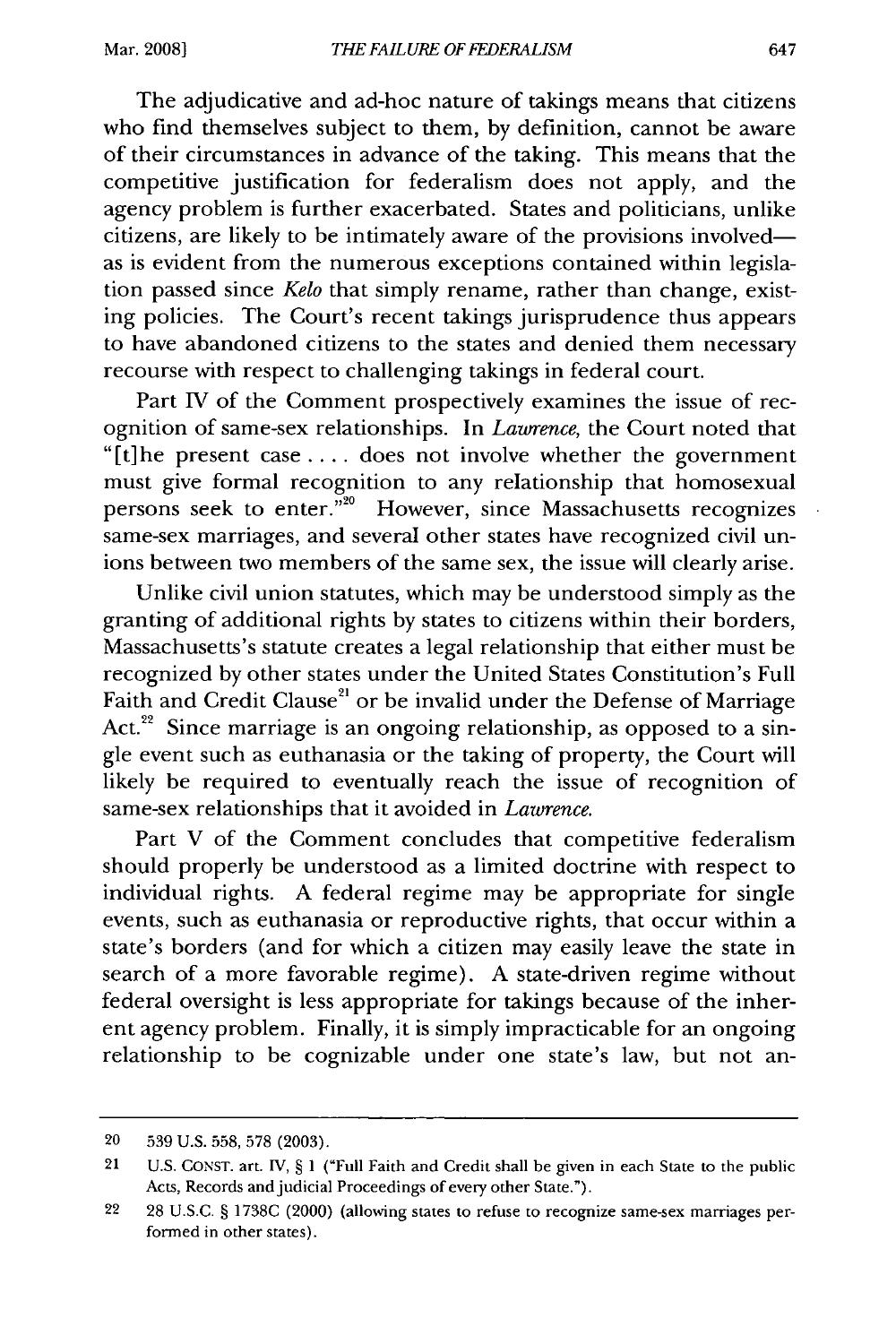648

other's. Consequently, with respect to individual rights, federalism should be best understood as a broad value subject to specific case-bycase application rather than as a catch-all shield for citizens or a sword for state governments.

#### I. THE STRUCTURE OF FEDERALISM AND THE ROLE OF STATES AS **AGENTS**

The United States Supreme Court has identified the primary role of the federal system as the vindication of individual rights. Specifically, in *New York v. United States,* it identified the "fundamental purpose served by our Government's federal structure" $^{23}$  as follows:

The Constitution does not protect the sovereignty of States for the benefit of the States or state governments as abstract political entities, or even for the benefit of the public officials governing the States. To the contrary, *the Constitution divides authority between federal and state governments for the protection of individuals.* State sovereignty is not just an end in itself: "Rather, federalism secures to citizens the liberties that derive from the diffusion of sovereign power." 'Just as the separation and independence of the coordinate branches of the Federal Government serve to prevent the accumulation of excessive power in any one branch, a healthy balance of power between the States and the Federal Government will reduce the risk of tyranny and abuse from either front."<sup>24</sup>

The Court further noted that the plaintiff State's legislators had actually testified in favor of the federal law (which required them to adopt certain policies with respect to hazardous waste disposal) and then later challenged it with the apparent hope of being able to blame the federal government for this unpopular program.<sup>25</sup>

McGinnis and Somin have generalized this statement into what I will refer to as an agency conception of the role of state and federal officials:

In our federal system, the people, to use economic terminology, are "principals" and state and federal officials merely their "agents." This allocation of roles creates the possibility that principal-agent problems will arise in the maintenance of federalism when the interests of elected officials diverge from those of ordinary citizens. The structure of federalism thus must be protected against the machinations of both federal and state officials. Often, the interests of the latter conflict with this structure no less than those of the former. $\dot{ }$ 

<sup>23 505</sup> U.S. 144, 181 (1992).

<sup>24</sup> *Id.* (emphasis added) (citations omitted).

<sup>25</sup> *Id.* at 181-83.

<sup>26</sup> McGinnis & Somin, *supra* note 15, at 89 (footnote omitted).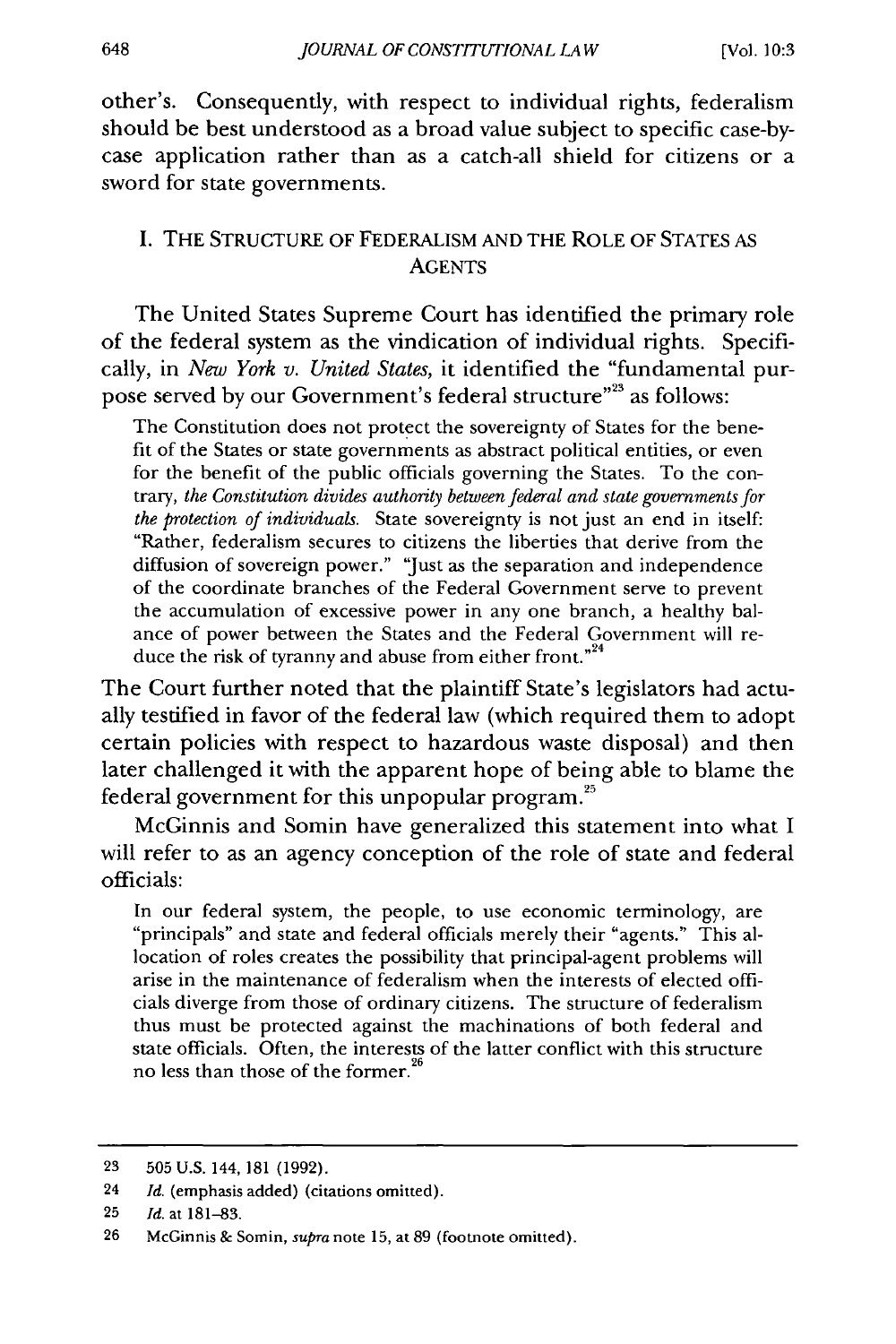#### Mar. **2008]**

The authors further note that the agency problems inherent in such an arrangement are exacerbated by the presence of multiple principals, in the form of the heterogeneous electorate, which they liken to the general failure by dispersed shareholders to monitor corporate  $\frac{1}{2}$  managers.<sup>27</sup> Analogizing voters to shareholders, while useful in identifying the agency problem inherent in government, ignores the fact that voters' interests may conflict regarding equity in the corporation in which they bold stock.

As I will discuss, what one person regards as the right to terminate her pregnancy may be regarded by others as state-sanctioned murder. Both advocates<sup>28</sup> and opponents<sup>29</sup> of a woman's right to an abortion can make colorable claims that their position is the one that vindicates individual liberty. Although it likewise does not directly affect other individuals, the issue of euthanasia is similarly fraught with conflict. The recognition of same-sex relationships, which provides the partners with potentially valuable rights, and the government's eminent domain power also directly affect only the individuals in question, but nonetheless are of interest to others. Fellow citizens may object to same-sex relationships, or they may regard publicly beneficial development as a justification for the compensated taking of private land.

In these situations, voters, to varying degrees, more closely resemble competing claimants to valuable goods than shareholders with identical interests in having the value of their shares maximized. Consequently, the federal system serves not only to guarantee liberty, but also to adjudicate what constitutes liberty. Competitive federalism can also be regarded as a rough method of accounting for the heterogeneous concepts of what constitutes liberty held by the citizens and by the governments of different states as their agents.

Thus, while the federal system is intended to vindicate individual rights, the presence of the agency problem discussed above demonstrates a need for monitoring and enforcement. After examining the relative impotence of political safeguards in dealing with this problem, McGinnis and Somin conclude that the federal judiciary may be

<sup>27</sup> *Id.* at 98.

<sup>28</sup> *See, e.g.,* NARAL Pro-Choice America, Abortion, http://www.prochoiceamerica.org/ issues/abortion/ (last visited Feb. 3, 2008) ( "In 1973, the Supreme Court guaranteed American women the right to choose abortion....").

<sup>29</sup>*See, e.g.,* Republican National Coalition for Life, http://www.rnclife.org (last visited Feb. 3, 2008) ("The Republican Party was founded on the principle that no human being should be considered the property of another.").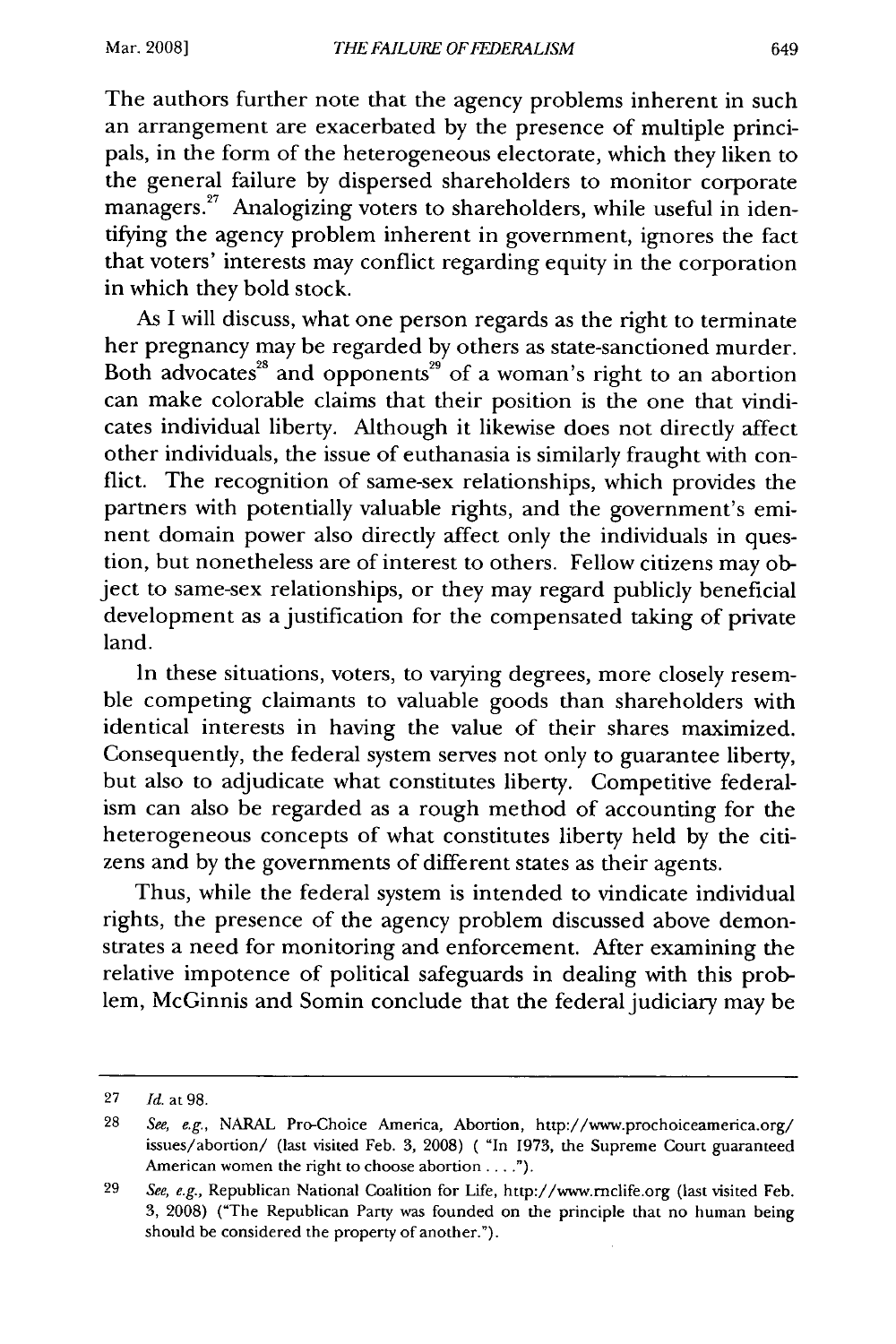the best guardian of federalism.<sup>30</sup> The judiciary itself has no clear interest in undermining the present distribution of powers, and it is the institution that is most likely to enforce neutral principles."

The case study of abortion rights generally supports McGinnis and Somin's portrayal of the judiciary as a better guardian of individual rights, while still allowing states some latitude in making choices on behalf of their principals, the voters. After the Supreme Court first located an inherent "right to privacy" within marriage,<sup>32</sup> which it extended to all relationships based on a theory of individual rights,<sup>33</sup> it held in *Roe v. Wade* "that the right of personal privacy includes the abortion decision, but that this right is not unqualified and must be considered against important state interests in regulation."<sup>34</sup> The *Wade* Court laid out a prescriptive trimester framework establishing when and to what extent states could restrict or even ban abortions.<sup>35</sup>

Over the following two decades, the Court clarified the nature of what constitutes valid "state interests in regulation." It struck down requirements for spousal<sup>36</sup> and parental notice and consent (the latter absent a judicial bypass procedure for minors to be deemed mature enough to make an independent decision) $^{37}$  on the one hand,

<sup>30</sup> McGinnis & Somin, *supra* note 15, at 104-05.

**<sup>31</sup>***Id.* at 128-30.

<sup>32</sup> Griswold v. Connecticut, 381 U.S. 479, 485 (1965) (invalidating a state law barring the use of contraceptives on the basis that it impermissibly interfered with "a relationship lying within the zone of privacy created by several fundamental constitutional guarantees").

<sup>33</sup> Eisenstadt v. Baird, 405 U.S. 438, 453 (1972) ("If the right of privacy means anything, it is the right of the *individual,* married or single, to be free from unwarranted governmental intrusion into matters so fundamentally affecting a person as the decision whether to bear or beget a child.").

<sup>34 410</sup> U.S. 113, 154 (1973).

<sup>35</sup> *Id.* at 164-65 ("(a) For the stage prior to approximately the end of the first trimester, the abortion decision and its effectuation must be left to the medical judgment of the pregnant woman's attending physician. (b) For the stage subsequent to approximately the end of the first trimester, the State, in promoting its interest in the health of the mother, may, if it chooses, regulate the abortion procedure in ways that are reasonably related to maternal health. (c) For the stage subsequent to viability, the State in promoting its interest in the potentiality of human life may, if it chooses, regulate, and even proscribe, abortion except where it is necessary, in appropriate medical judgment, for the preservation of the life or health of the mother.").

<sup>36</sup> Planned Parenthood of Cent. Mo. v. Danforth, 428 U.S. 52, 69 (1976) ("[S]ince the State cannot regulate or proscribe abortion during the first stage, when the physician and his patient make that decision, the State cannot delegate authority to any particular person, even the spouse, to prevent abortion during that same period.").

<sup>37</sup> Bellotti v. Baird, 443 U.S. 622, 647-50 (1979) (plurality opinion) ("[A statute] cannot constitutionally permit judicial disregard of the abortion decision of a minor who has been determined to be mature and fully competent to assess the implications of the choice she has made.").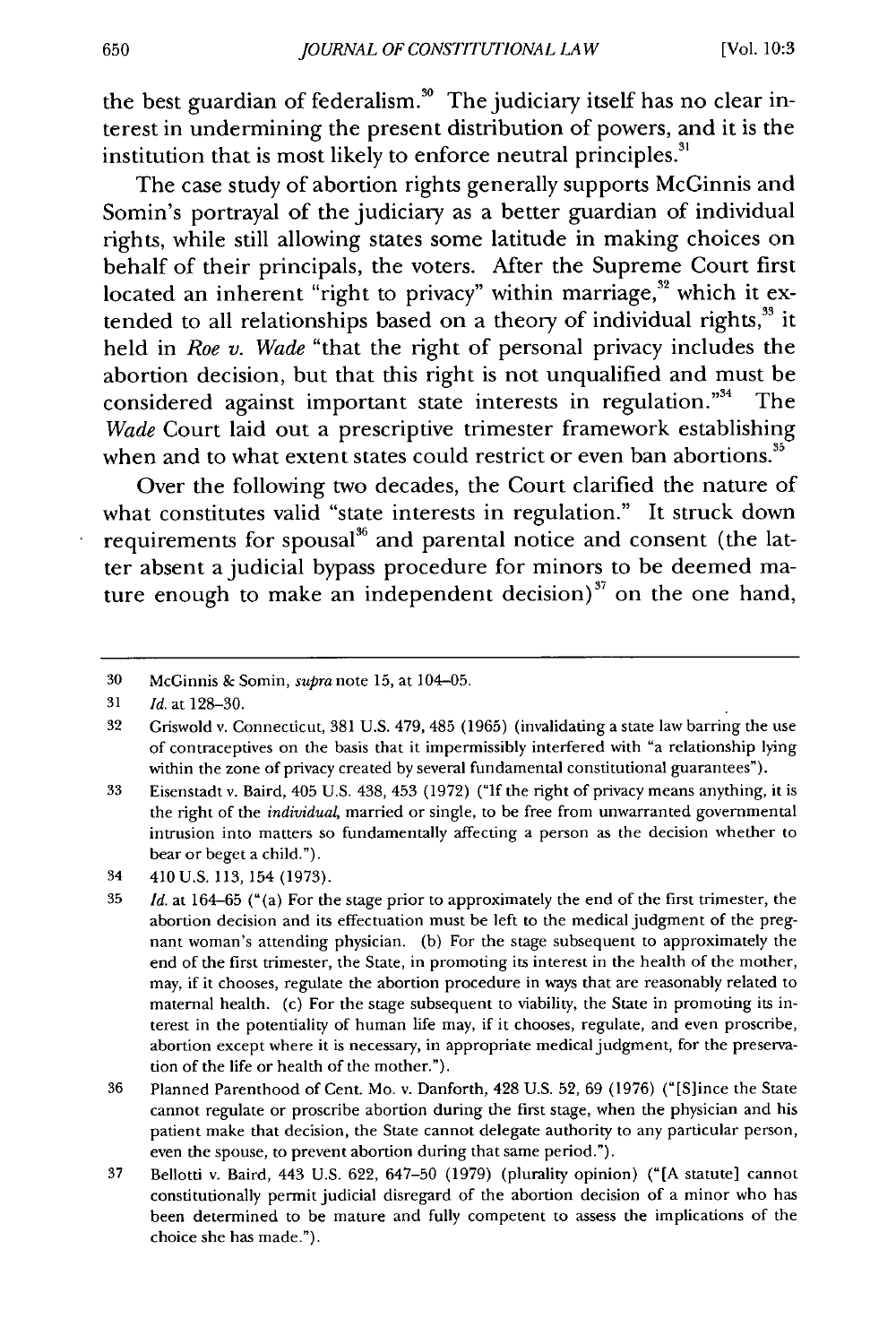but held that states could disfavor the practice of abortion through budget decisions because *Wade* "implies no limitation on the authority of a State to make a value judgment favoring childbirth over abortion, and to implement that judgment by the allocation of public funds."<sup>38</sup> In rejecting a subsequent constitutional challenge to a bar on federal funding for even medically necessary abortions, except in cases of rape, incest, or where the mother's life was at risk, the Court explained that:

[R]egardless of whether the freedom of a woman to choose to terminate her pregnancy for health reasons lies at the core or the periphery of the due process liberty recognized in *Wade,* it simply does not follow that a woman's freedom of choice carries with it a constitutional entitlement to the financial resources to avail herself of the full range of protected choices.<sup>39</sup>

In *Planned Parenthood of Southeastern Pennsylvania v.* Casey,*4°* the Court largely restated its prior doctrine on abortion. While affirming *Wade* under *stare decisis*,<sup>41</sup> it discarded that decision's trimester framework on the basis that it was "not... part of the essential holding of *Roe.*<sup>"2</sup> Perhaps most crucially, while it acknowledged the right of states to interpret a woman's right to have an abortion within certain parameters, it stressed the importance of a neutral and consistent baseline for such rights.<sup>43</sup>

Despite this, however, states have sought to impose restrictions well beyond those allowed. For example, the Court invalidated a Nebraska ban on partial-birth abortions, $\frac{4}{11}$  while South Dakota enacted a law "to reinstate the prohibition against certain acts causing the termination of an unborn human life,"<sup>45</sup> which by its terms contradicts both *Wade* and *Casey.46* Voters subsequently rejected this change by

42 *Id.* at 873 (plurality opinion).

44 Stenberg v. Carhart, 530 U.S. 914, 945-46 (2000).

<sup>38</sup> Maher v. Roe, 432 U.S. 464, 474 (1977).

<sup>39</sup> Harris v. McRae, 448 U.S. 297, 316 (1980).

<sup>40 505</sup> U.S. 833 (1992).

<sup>41</sup>*Id.* at 846.

<sup>43</sup> *Id.* at 844 (majority opinion) ("Liberty finds no refuge in ajurisprudence of doubt.").

<sup>45 2006</sup> S.D. SESS. LAws **Ch.** 119.

<sup>46</sup> *Id.* at § 1 ("[L]ife begins at the time of conception, a conclusion confirmed by scientific advances since the 1973 decision of *Roe v. Wade.");* Planned Parenthood of Se. Pa. v. Casey, 505 U.S. 833, 869-70 ("We conclude that the basic decision in *Roe* was based on a constitutional analysis which we cannot now repudiate. The woman's liberty is not so unlimited, however, that from the outset the State cannot show its concern for the life of the unborn, and at a later point in fetal development the State's interest in life has sufficient force so that the right of the woman to terminate the pregnancy can be restricted.... We conclude that the line should be drawn at viability.... **.").**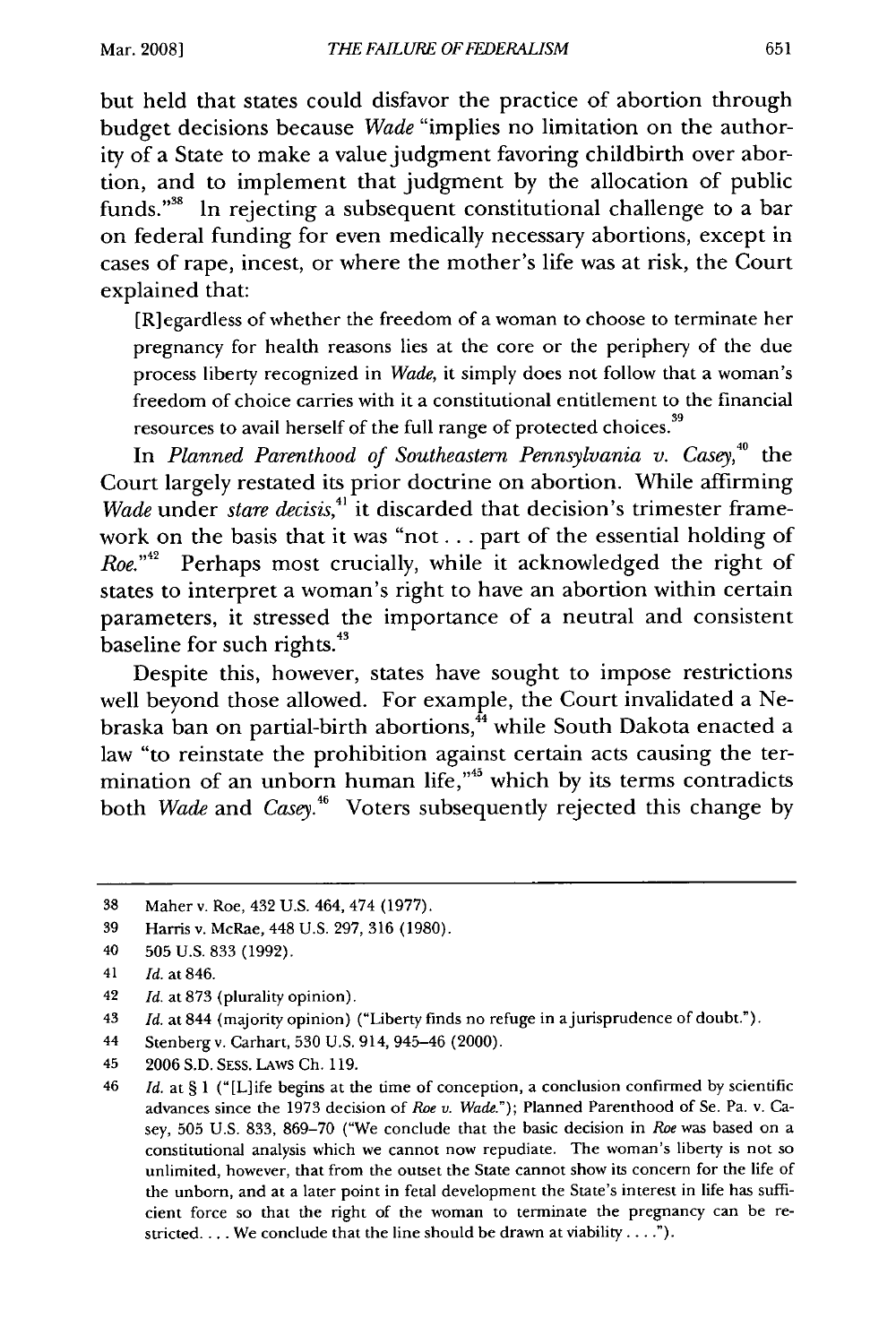referendum.<sup>47</sup> Stenberg not only illustrates the crucial role the Court plays in vindicating individual rights against encroachment by the states, but also the tendency of state legislatures to seek to impose divergent laws, presumptively on the basis of the preferences of their citizens.

The United States Congress subsequently prohibited partial birth abortions (except where the mother's life is at risk) in  $2003$ <sup>48</sup> which the Court held constitutional in *Gonzales v. Carhart.49* However, like Wade, which the *Gonzales* court cites as settled law,<sup>50</sup> by enunciating a broad federal standard with respect to one aspect of reproductive rights, the decision may lead to further controversy over others.<sup>51</sup>

#### II. AN ISSUE COMFORTABLY LEFT TO THE STATES: EUTHANASIA

The Court has explicitly recognized the right of states to disagree on the subject of euthanasia. It held that a Washington State law that criminalized assisting in a suicide did not violate the Fourteenth Amendment.<sup>52</sup> The Court also held that the Controlled Substances Act<sup>53</sup> does not authorize the United States Attorney General to prevent Oregon doctors from dispensing controlled substances for assisted suicide, which Oregon law empowers doctors to do.<sup>54</sup>

As with *Wade,* it is useful to consider the development of the Supreme Court's doctrine regarding the so-called "right to die." In *Cruzan v. Director, Missouri Department of Health,* the Court affirmed the Supreme Court of Missouri's denial of the plaintiffs' petition to remove their daughter's feeding tube, who was in a vegetative state.<sup>51</sup> The Court based its determination on the fact that the daughter had not adequately made her wishes known to her parents under Missouri law.<sup>56</sup> In doing so, the Court declined to enunciate a general rule,

<sup>47</sup> *See, e.g.,* Kirk Johnson, *New State Push to Restrict Abortions May Follow,* N.Y. TIMES, Apr. 20, 2007, at **A18** ("The [South Dakota] Legislature passed a sweeping ban, only to see the public repeal it in a statewide referendum.").

<sup>48</sup> Partial-Birth Abortion Ban Act of 2003, Pub.L. 108-105, 117 Stat. 1206 (2003) codified at 18 U.S.C. § 1531 (2006)).

<sup>49 127</sup> S. Ct. 1610 (2007).

<sup>50</sup> *Id.* at 1626.

<sup>51</sup> SeeJohnson, *supra* note 47 (discussing the likelihood that the decision will encourage activists on both sides of the reproductive rights debate to push for legislation to be enacted).

<sup>52</sup> Washington v. Glucksberg, 521 U.S. 702, 735 (1997).

<sup>53 21</sup> U.S.C. §§ 801-971 (2000).

<sup>54</sup> Gonzales v. Oregon, 546 U.S. 243, 267 (2006).

<sup>55 497</sup> U.S. 261, **285** (1990).

<sup>56</sup> *Id.*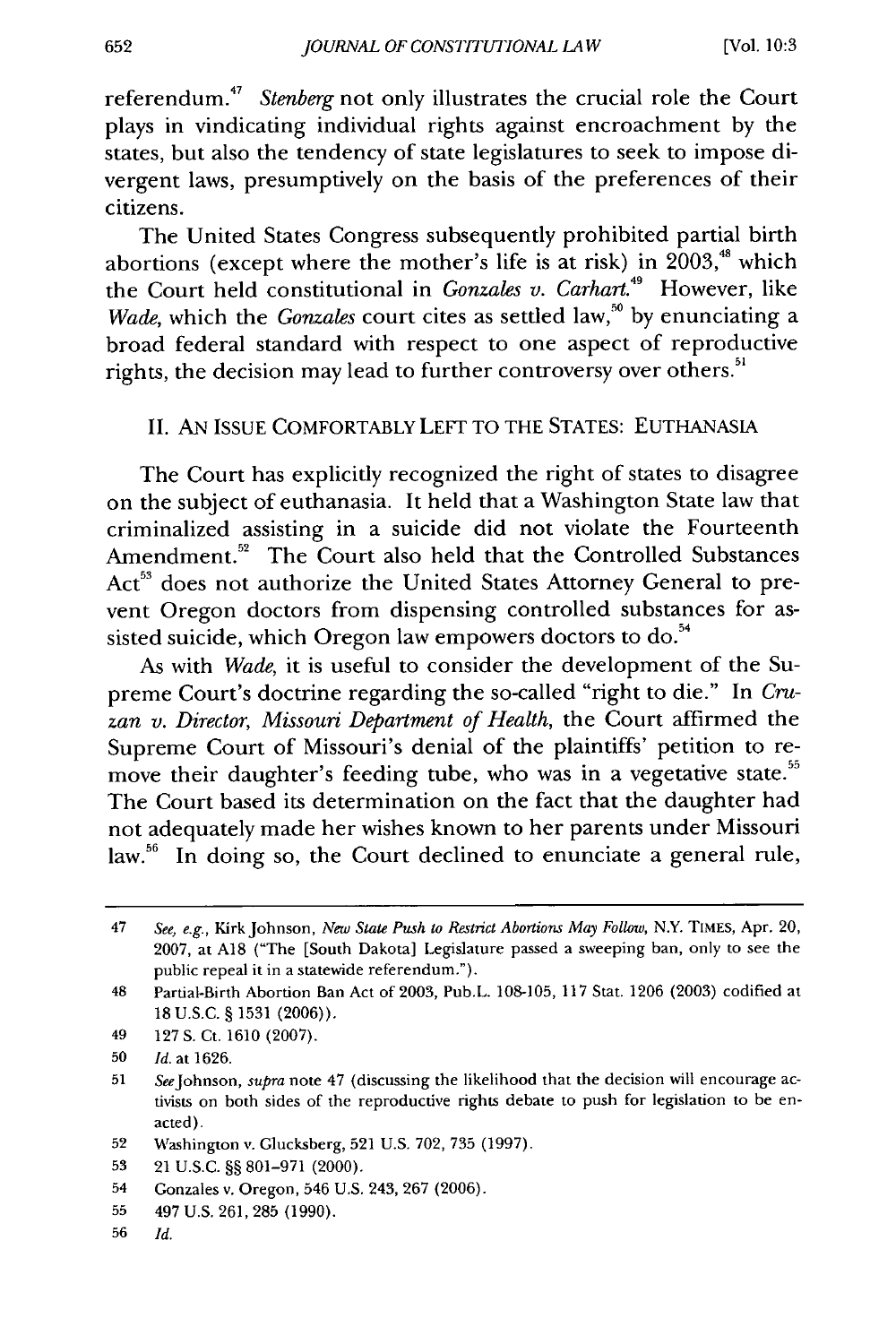confining its holding to the circumstances of the case. It therefore analyzed whether Missouri's limit on when a surrogate could refuse life-saving hydration and nutrition on behalf of an incompetent person violated due process and held that it did not.<sup>57</sup>

The *Cruzan* Court avoided the question of whether a right to die existed under the Constitution, and instead found that, as with abortion, a state could *potentially* have interests in regulating such situations:

Whether or not Missouri's clear and convincing evidence requirement comports with the United States Constitution depends in part on what interests the State may properly seek to protect in this situation. Missouri relies on its interest in the protection and preservation of human life, and there can be no gainsaying this interest. As a general matter, the States-indeed, all civilized nations-demonstrate their commitment to life by treating homicide as a serious crime. Moreover, the majority of States in this country have laws imposing criminal penalties on one who assists another to commit suicide.... But in the context presented here, a State has more particular interests at stake. The choice between life and death is a deeply personal decision of obvious and overwhelming finality. We believe Missouri may legitimately seek to safeguard the personal element of this choice through the imposition of heightened evidentiary requirements. It cannot be disputed that the Due Process Clause protects an interest in life as well as an interest in refusing lifesustaining medical treatment.... A State is entitled to guard against potential abuses in such situations. $^{58}$ 

Thus, while the Court unequivocally supported Missouri's law, it nevertheless refused to find that the Due Process Clause *compelled* such safeguards, relying instead on the more amorphous grounds of "civilized" norms.

In *Glucksberg,* the Court held that Washington's ban on physicianassisted suicide likewise did not violate the Fourteenth Amendment's guarantee of due process on similarly broad but non-constitutional grounds. The Court uncritically noted that while Washington had enacted a prohibition on "mercy killing," Oregon had "legalized physician-assisted suicide for competent, terminally ill adults" and the Federal Assisted Suicide Funding Restoration Act of 1997 had barred the use of federal funds for physician-assisted suicide.<sup>59</sup> This amounted to a tacit acknowledgement that the issue was one for states to decide individually. The *Glucksberg* Court declined to locate a liberty right to euthanasia in the face of "a consistent and almost

<sup>57</sup> *Id.* at 281-82.

<sup>58</sup> *Id.* at 280-81.

<sup>59</sup> Washington v. Glucksberg, 521 U.S. 702, 717-18 (1997).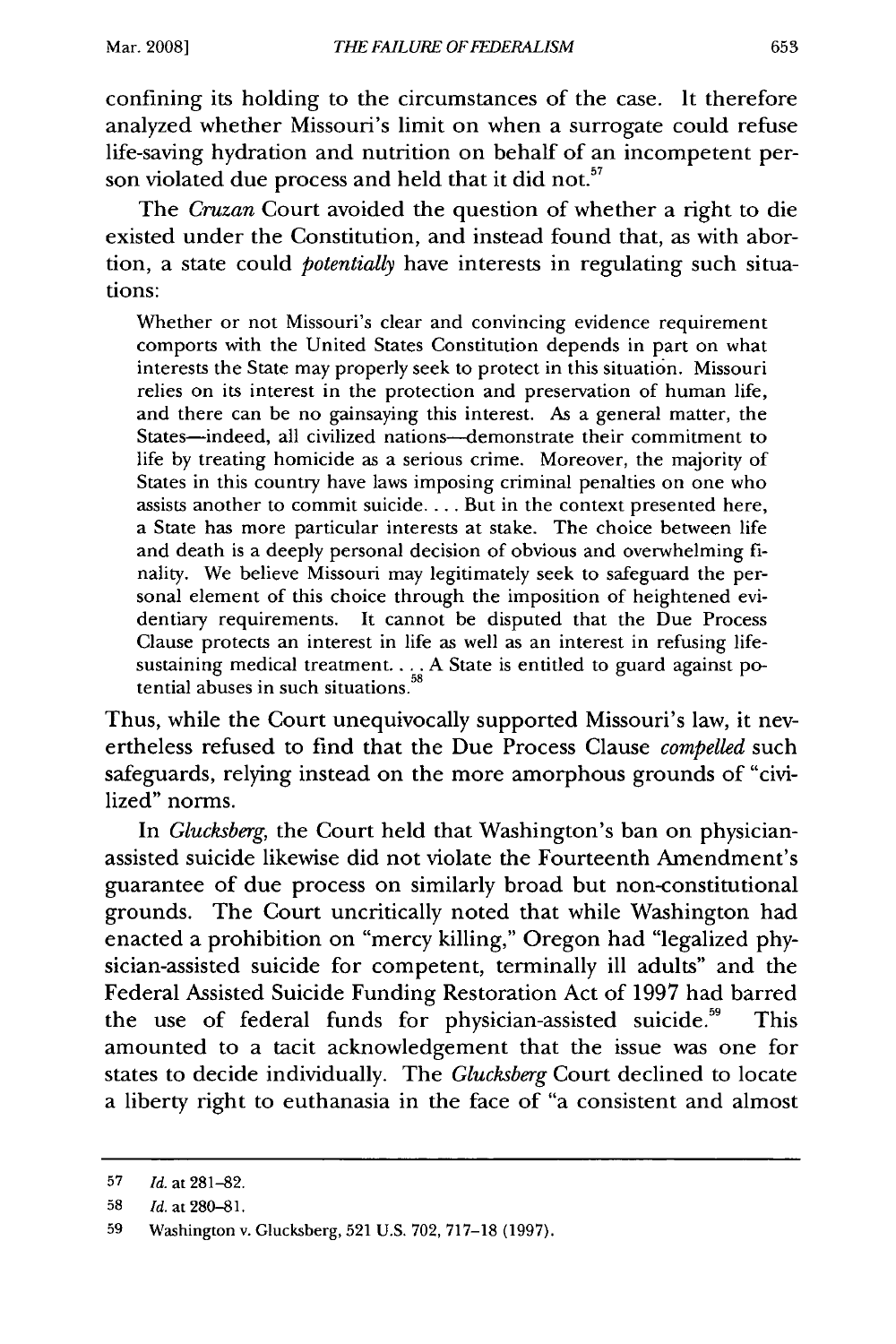universal tradition that has long rejected the asserted right, and continues explicitly to reject it today, even for terminally ill, mentally competent adults."<sup>60</sup>

Despite the apparently "almost universal tradition" of prohibiting suicide that the Court referenced, it stated only that prohibitions against assisting in suicide were justified, but *not* required.<sup>61</sup> The Court noted instead that "[t]hroughout the Nation, Americans are engaged in an earnest and profound debate about the morality, legality, and practicality of physician-assisted suicide. Our holding permits this debate to continue, as it should in a democratic society. $\overline{62}$  In the companion case, *Vacco v. Quill,* the Court unanimously held that New York's decisionting, which permitted patients to refuse life-saving medical treatment but at the same time ingprohibited assisted suicide, did not violate the Fourteenth Amendment's Equal Protection  $C$ lause. $63$ 

The Court's implied willingness to countenance diversity in states' euthanasia regimes in *Glucksberg* makes its decision to uphold Oregon's authorization of the practice in *Gonzales v. Oregon* somewhat understandable. What makes the case striking, however, is its procedural posture. While the decision, like the result in *Glucksberg, af*firmed a state's right to make such decision, the context was entirely different. At issue in *Oregon* was the validity of the Attorney General's claim that the prescription of lethal drugs under Oregon's Death with Dignity Act,<sup>64</sup> providing for euthanasia, violated a federal interpretive rule promulgated under regulations pursuant to the Federal Controlled Substances Act.<sup>65</sup> The relevant regulation required that for "[a] prescription for a controlled substance to be effective it must be issued for a legitimate medical purpose by an individual practitio ner acting in the usual course of his professional practice."<sup>66</sup>

The Court rejected the Attorney General's claim that the Regulation empowered him to disrupt the supply of drugs to Oregon doctors for the purpose of euthanasia:

The Attorney General has rulemaking power to fulfill his duties under the CSA. The specific respects in which he is authorized to make rules,

<sup>60</sup> *Id.* at 723.

<sup>61</sup>*Id.* at 735 n.24 (explaining that the opinion "does not absolutely foreclose" claims to be able to end one's life with a physician's assistance).

<sup>62</sup> *Id.* at 735.

<sup>63 521</sup> U.S. 793, 797 (1997).

<sup>64</sup> OR. REV. **STAT.** §§ 127.800-.897 (2005).

<sup>65 21</sup> U.S.C. §§ 801-971 (2000).

<sup>66 21</sup> C.F.R. § 1306.04(a) (2007).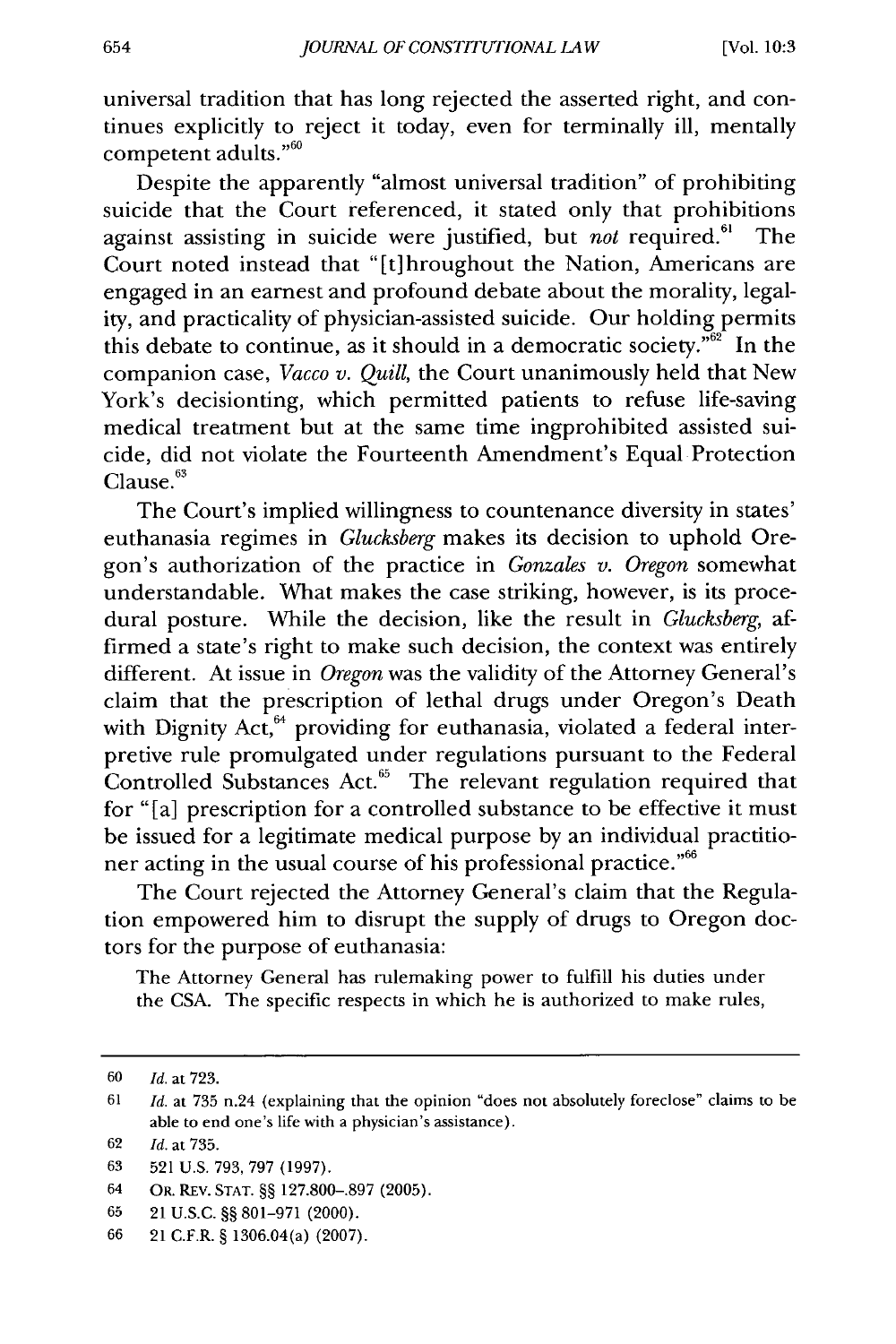however, instruct us that he is not authorized to make a rule declaring illegitimate a medical standard for care and treatment of patients that is specifically authorized under state law.<sup>67</sup>

The Court thus implicitly found the standard for care (that is, for euthanasia) valid under federal law. As Justice Scalia made evident in his dissent, the Court's "decision . . . [was] perhaps driven by a feeling that the subject of assisted suicide is none of the Federal Government's business."<sup>68</sup>

The question thus arises as to whether this is a case in which "the Constitution divides authority between federal and state governments for the protection of individuals."<sup>69</sup> I believe that it is. One of the major arguments advanced in favor of competitive federalism is that it enables citizens to act as consumers of government by choosing the regime that best suits their needs and views.<sup>70</sup> A circumstance where two adjacent states have differing regimes with respect to allowing or prohibiting euthanasia seems to illustrate perfectly the multiplicity of perspectives enabled by competitive federalism.

Euthanasia, however, is a relatively facile case. As with reproductive rights, only the individual exercising the right in question is directly affected. Likewise, an individual can only die or have an abortion in a single state. It should be noted that even here the federal courts, especially the Supreme Court, still have an important role to play in ensuring states do not engage in a race to the bottom in derogation of constitutional guarantees. More difficult cases arise when conflicting claims exist. The issue of takings represents a clear conflict between the needs and rights of individuals and society as a whole. The recognition of same-sex unions in some states but not in others raises the question of whether competitive federalism can extend to contradictory regimes within states continuing relationships are at issue.

### III. AN ISSUE UNCOMFORTABLY LEFT TO THE STATES: TAKINGS

In *Kelo v. City of New London,* the Supreme Court held that a taking of private property to facilitate economic development by a private

<sup>67</sup> Gonzales v. Oregon, 546 U.S. 243, 258 (2006).

<sup>68</sup> *Id.* at 298 (Scalia, J., dissenting).

<sup>69</sup> NewYork v. United States, 505 U.S. 144, 181 (1992).

<sup>70</sup> *See* GREVE, *supra* note 2, at 2-3 (arguing that "citizen choice among competing jurisdictions" is the hallmark of "real" federalism).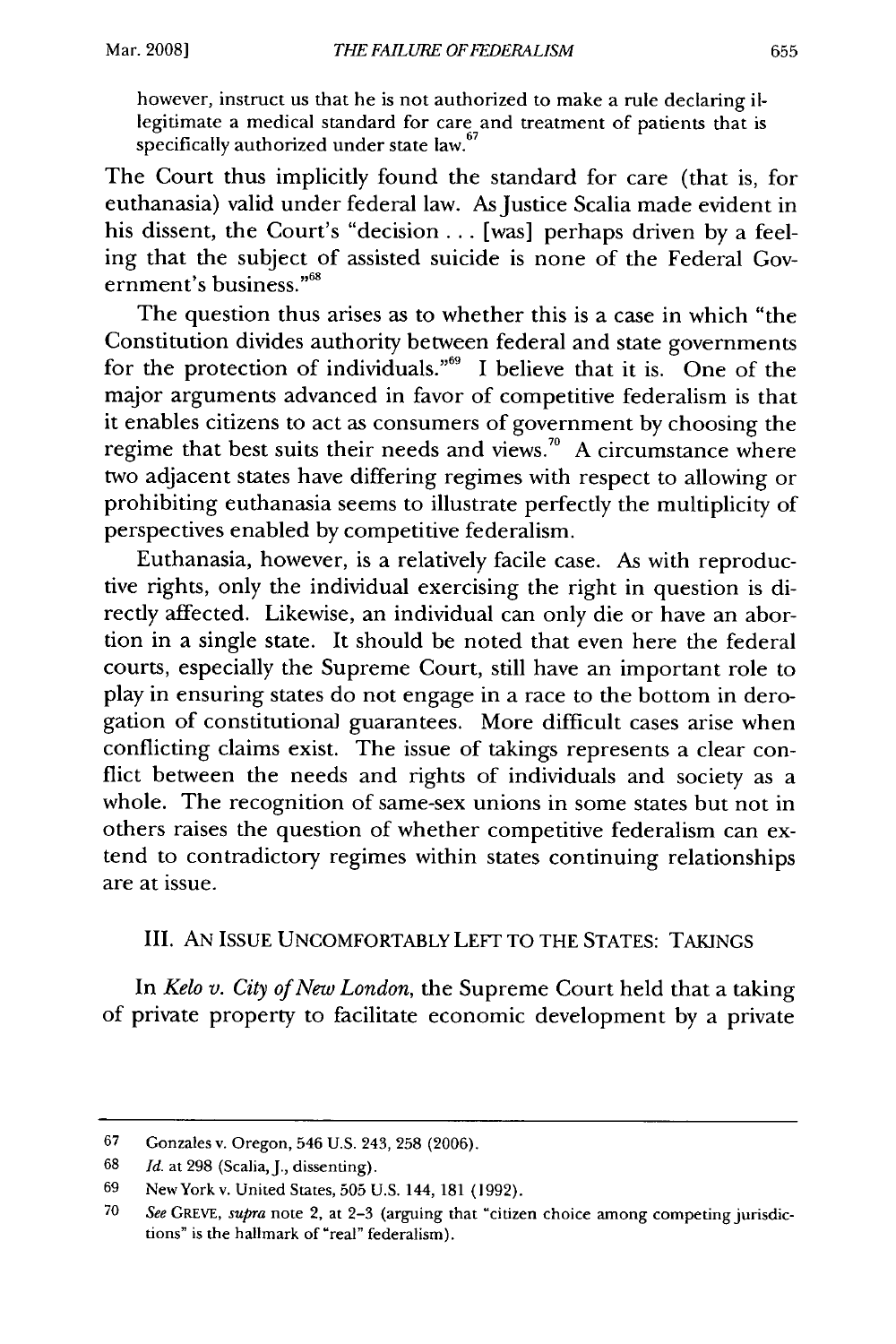actor was valid under the Fifth Amendment's Takings Clause.<sup>71</sup> ' It characterized its decision in terms of federalist concerns:

Viewed as a whole, our jurisprudence has recognized that the needs of society have varied between different parts of the Nation, just as they have evolved over time in response to changed circumstances. Our earliest cases in particular embodied a strong theme of federalism, emphasizing the "great respect" that we owe to state legislatures and state courts in discerning local public needs. For more than a century, our public use jurisprudence has wisely eschewed rigid formulas and intrusive scrutiny in favor of affording legislatures broad latitude in determining what pub-<br>lic needs justify the use of the takings power.<sup>72</sup>

This holding seems relatively intuitive when takings are, as in *Kelo,* regarded as responses to local circumstances. Since *Kelo* was decided, thirty-four states have enacted or amended laws restricting takings, and the decision continues to inspire calls to do the same elsewhere.<sup>73</sup> Facially, this appears to be competitive federalism at work, with stateagents responding to pressure from citizen-principals to provide additional guarantees that their property rights are protected.<sup>74</sup>

There are, however, significant differences between takings and the right to die. First, the fact-specific nature of takings means that they are relatively unpredictable. Second, because takings involve real property, rather than personal physical liberty, while citizens could move to a state with a regime that better suits their preferences,<sup>75</sup> they would still be obliged to pursue their claim under the regime of the state in which the property in question was located.

Laws governing abortion, euthanasia, and (as will be discussed in the next Part) same-sex unions establish bright-line rules for general application rather than standards. They establish whether a woman

<sup>71 545</sup> U.S. 469, 484 (2005).

<sup>72</sup> *Id.* at 482-83 (citation and footnote omitted).

<sup>73</sup> *See, e.g.,* Kevin Wingert, *State's Eminent Domain Law Questioned,* Wvo. TRIBUNE-EAGLE, Jan. 10, 2007, at **A1O** (discussing public pressure for revision of Wyoming's eminent domain laws).

<sup>74</sup> It should be noted that laws limiting eminent domain contain exceptions that significantly limit their applicability, thereby making them little different from their *pre-Kelo* counterparts. *See, e.g.,* 26 PA. CONS. STAT. ANN. § 204 (2006) (allowing the use of eminent domain for private enterpise in a variety of circumstances, including blight, despite its tide, "Eminent domain for private business prohibited"). For a survey of eminent domain laws since *Kelo,* see Timothy Sandefur, *The "Backlash" So Far: Will Americans Get Meaningful Eminent Domain Reform?,* 2006 MICH. ST. L. REv. 709. Sandefur concludes that "[s]o far, the backlash [against *Kelo]* has produced mixed results." *Id.* at 712.

<sup>75</sup> *See, e.g.,* Saenz v. Roe, 526 U.S. 489, 504 (1999) (affirming that states must treat all their citizens equally regardless of their length of residency); United States v. Guest, 383 U.S. 745, 757-59 (1966) (recognizing and reaffirming a constitutional right of citizens to travel between the states).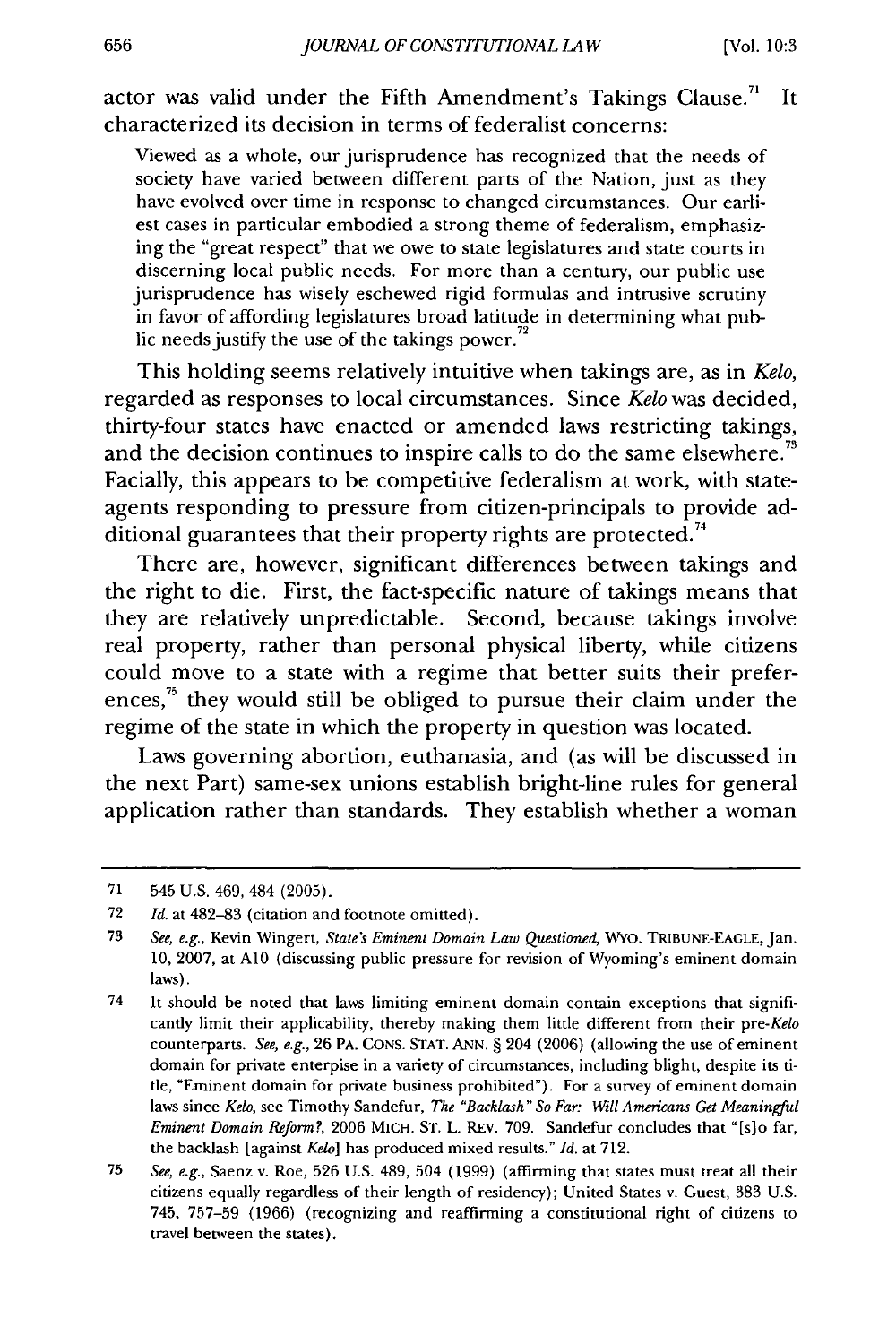may have an abortion, whether a doctor may prescribe lethal drugs, and what (if any) legal recognition same-sex partnerships may be accorded. Certainly, there may be disagreements as to the facts of the case, but each of these laws either permits or prohibits the behavior in question in certain situations. As a result, to the extent their personal circumstances allow, citizens can choose the regime that best suits their preferences and needs. By contrast, because state laws relating to eminent domain only establish standards, and because takings occur on a case-by-case basis, their application is significantly less predictable.

Even if the circumstances in which a state (or, more likely, a municipality) would apply eminent domain were predictable, the fixed nature of real property would create a uniquely problematic situation. While citizens may freely move between states, they cannot move their real property. Their only recourse would be to sell it, the very choice that takings compel. The acts of marriage formation and abortion are essentially the same in different states, while real property is by definition both unique and immobile. Even if citizens knew precisely whether and when their property would be subject to a taking, they would not be presented with a choice between holding the same property in different states, but rather would have to choose whether they could hold it at all. Considering the fact that eminent domain is by its nature unpredictable, this argument is purely academic.

The Court did not decide *Kelo* in isolation. In the same Term it decided two other takings cases that, taken together, made the issue squarely a matter for the states.<sup>76</sup> In *Lingle v. Chevron U.S.A., Inc.*, the Court unanimously reversed the Ninth Circuit's decision that a Hawaii statute limiting the rent that oil companies could charge dealers who leased their service stations constituted an uncompensated taking.<sup>77</sup> In doing so, the Court explained that plaintiffs could only challenge government regulations as uncompensated takings of private property by alleging a physical taking, a total regulatory taking, or a land-use exaction sufficiently onerous as to be deemed a *per se* physi- **<sup>781</sup>** cal taking. In *San Remo Hotel,79* the Court affirmed the Ninth Cir-

**78** *Id.*

<sup>76</sup> *See* William A. Fletcher, Kelo, Lingle, and San Remo Hotel: *Takings Law Now Belongs to the States,* 46 **SANTA** CLARA L. REv. 767, 776-78 (2006) (arguing that this trio of land-use cases entirely relegated eminent domain decisions to the states).

<sup>77 544</sup> U.S. 528, 548 (2005).

**<sup>79</sup>** San Remo Hotel L.P. v. City & County of San Francisco, 545 **U.S.** 323, 347 **(2005).**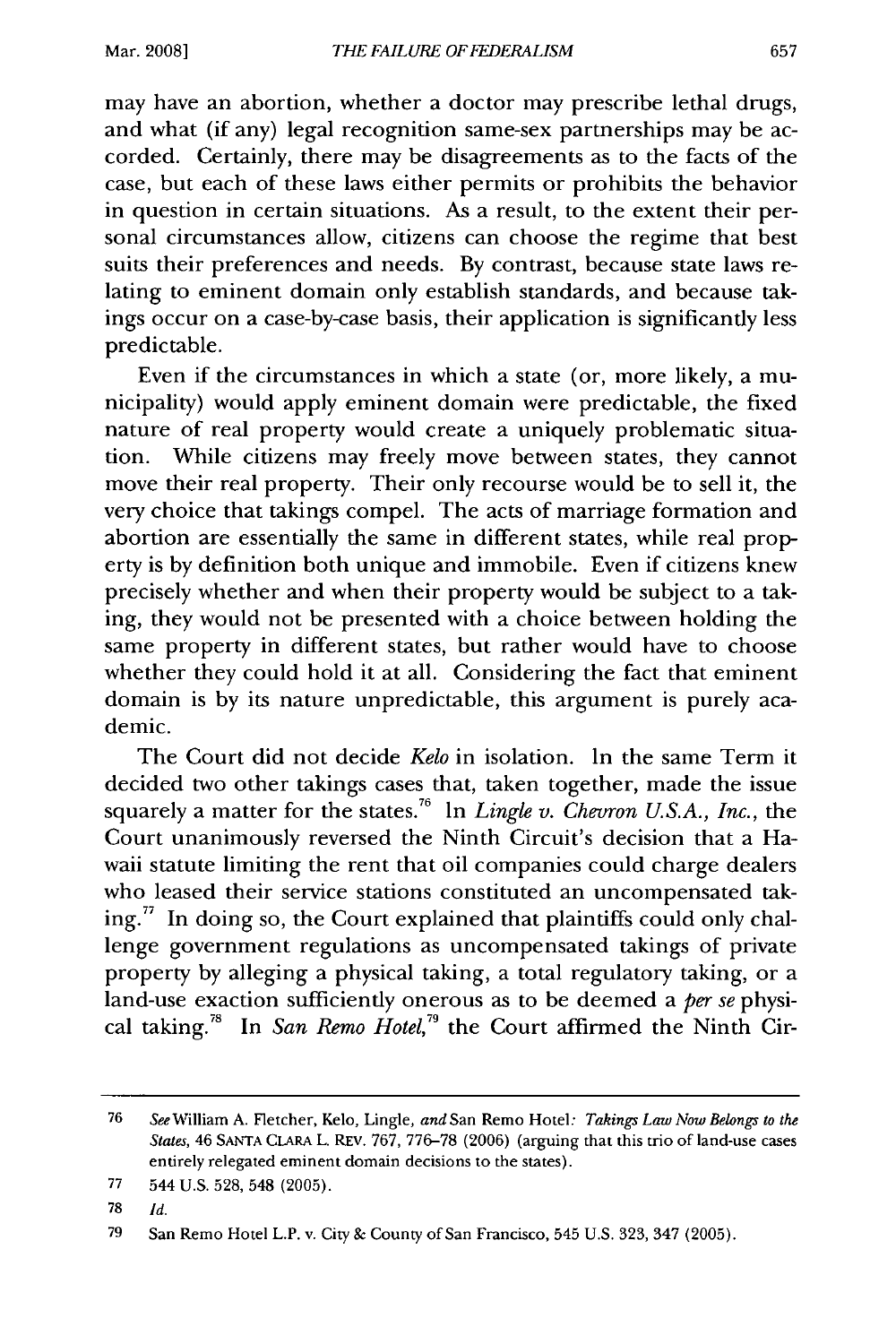cuit's holding that federal courts could not create an exception to the full faith and credit statute<sup>80</sup> to provide a federal forum for plaintiffs to relitigate federal takings claims that were required to be brought in a state forum in the first instance in order to ripen.<sup>81</sup> "Taken together, these three decisions represent a substantial change-entirely in the direction of relegating takings issues to the political and legal judgments of the states."<sup>82</sup>

Notwithstanding the notoriety of *Kelo, San Remo Hotel* is the most significant of the three cases. *Kelo* and *Lingle* serve to define what constitutes an actionable taking, but *San Remo Hotel* narrows the recourse available to plaintiffs for challenging such takings. " [T] he combination of *Williamson County* (in its current form) and § 1738 effectively relegates all litigation regarding federal takings challenges to state and local land use regulations to the state courts."<sup>83</sup> As a result, the only federal input into such decisions will be grants of certiorari by the United States Supreme Court, "but an occasional policy-setting decision by the Supreme Court is far different from retail, case-bycase litigation in federal district court."<sup>84</sup> As one commentator put it:

Williamson County v. Hamilton Bank was a mistake from the start. Although that decision said 'go to state court first, but if you lose, you are welcome in federal courts,' it did not explain how that rule interacted with a federal preclusion doctrine that said 'if you've been in state court, you must stay there. **<sup>85</sup>**

There are two inherent problems with this state of affairs. First, state courts seeking to apply federal takings law in such cases will do so without the circuit in which they are located overseeing them and establishing its own takings jurisprudence. As *San Remo Hotel* illustrates, misapplying doctrines that were intended to cover an entirely different subject can be problematic.<sup>86</sup> Second, and more importantly, takings is an area in which the inherent agency problem dis-

<sup>80 28</sup> U.S.C. § 1738 (2006).

<sup>81</sup> The Court's holding in *Williamson County* Reg'l *Planning Comm'n v. Hamilton Bank,* 473 U.S. 172, **186** (1985), mandates this result.

<sup>82</sup> Fletcher, supra note 76, at 776.

**<sup>83</sup>** *Id.*

<sup>84</sup> *Id.*

<sup>85</sup> J. David Breemer, *You Can Check Out But You Can Never Leave: The Story of* San Remo Ho*tel-The Supreme Court Relegates Federal Takings Claims to State Courts Under a Rule Intended to Ripen the Claims for Federal Review,* 33 B.C. ENVrL. ArE. L. REv. 247, 305 (2006).

<sup>86</sup> Strikingly, the Supreme Court took issue with this very phenomenon in *Lingle,* explaining that the "substantially advances" test applied by the Ninth Circuit was intended to relate to due process rather than takings inquiries. Lingle v. Chevron U.S.A., Inc., 544 U.S. 528, 542-44 (2005).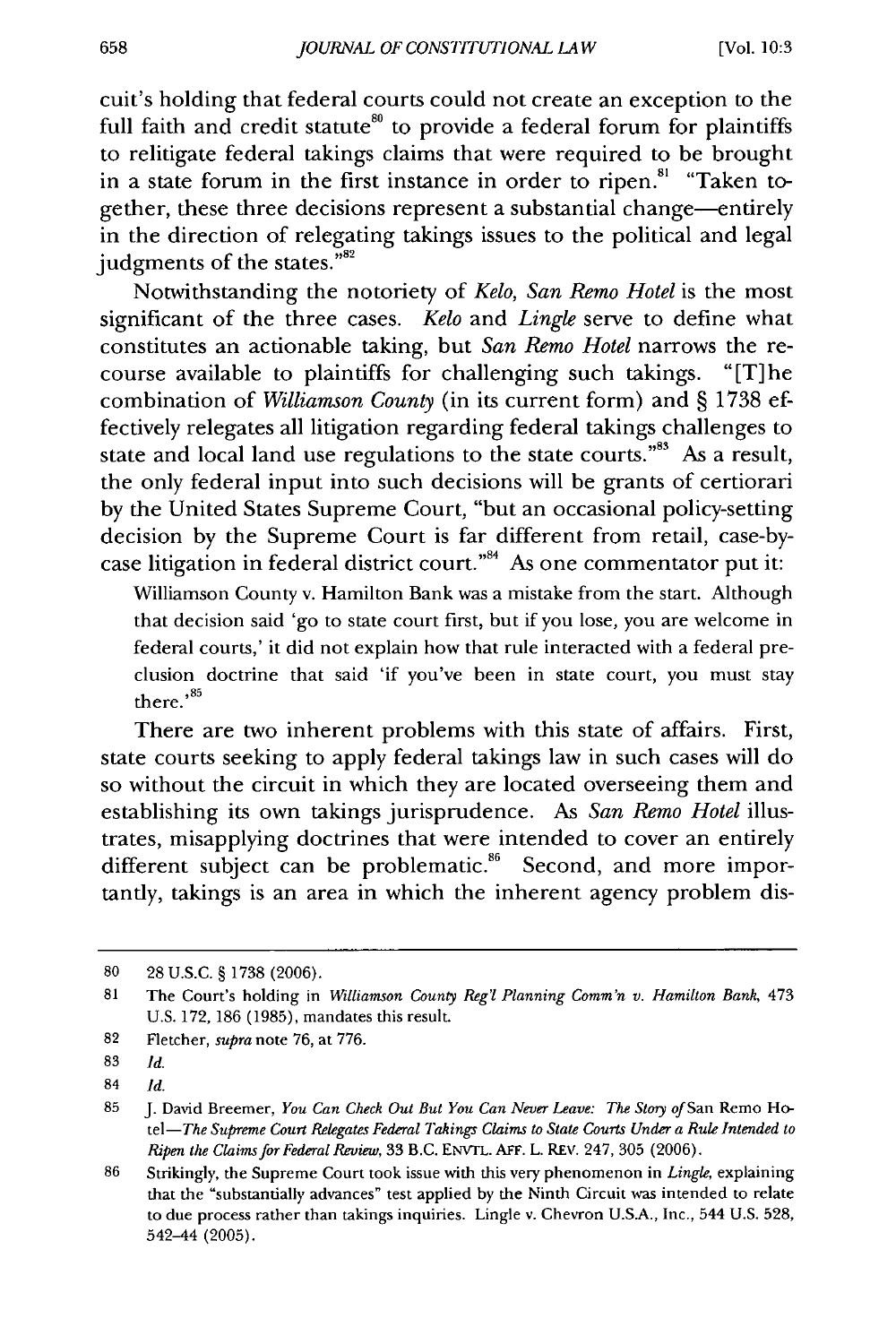Mar. **2008]**

cussed above is particularly strong. Government actors have a significant informational advantage and have a strong self-interest in achieving outcomes that reallocate scarce resources away from the current property holders to others whom they favor for political or economic reasons. Consequently, this seems like the sort of situation, where, in the words of McGinnis and Somin, "federalism can be protected by only restricting the power of state governments, rather than strengthening it." $87$ 

# IV. AN INTERMEDIATE ISSUE: SAME-SEX MARRIAGE<sup>88</sup>

In *Lawrence v. Texas,* the Supreme Court stated that "[t] he present case **...** does not involve whether the government must give formal recognition to any relationship that homosexual persons seek to enter."<sup>89</sup> As such, the decision did not disturb the federal Defense of Marriage Act of 1996 (DOMA). $^{90}$  As enacted, DOMA established that, for the purpose of the federal government, "the word 'marriage' means only a legal union between one man and one woman as husband and wife."<sup>91</sup> It further provides that states are not "required to give effect to any public act.., of any other State **...** respecting a relationship between persons of the same sex that is treated as a marriage under the laws of such other State ... or claim arising from such relationship."<sup>92</sup> The Act thus not only denies same-sex marriages federal recognition but also denies such marriages recognition by other states under the Constitution's Full Faith and Credit Clause.<sup>93</sup>

The Supreme Judicial Court of Massachusetts, recognizing that the *Lawrence* Court had declined to assess whether same-sex marriages would have to be granted as a matter of federal law, $94$  held (among other things) that, in view of the significant economic<sup>95</sup> and social<sup>96</sup> benefits of marriage, its denial to same-sex couples "violates

<sup>87</sup> McGinnis & Somin, *supra* note 15, at 89.

<sup>88</sup> This Part will not examine same-sex civil unions, except insofar as courts have required some form of recognition for same-sex couples. The reason for this is that these unions constitute an additional right for a state's citizens, valid only within the state's boundaries, while legally contracted marriages have traditionally been recognized everywhere.

<sup>89 539</sup> U.S. 558, 578 (2003).

<sup>90</sup> Defense of Marriage Act of 1996, Pub. L. No. 104-199, § 2, 110 Stat. 2419 (codified at 28 U.S.C. § 1738C (2000)).

<sup>91</sup> **1 U.S.C.** § 7 (2006).

<sup>92 28</sup> U.S.C. § 1738C.

<sup>93</sup> *See supra* note 21.

<sup>94</sup> Goodridge v. Dep't of Pub. Health, 798 N.E.2d 941,948 (Mass. 2003).

<sup>95</sup> *Id.* at 955-58.

<sup>96</sup> *Id.* at 955.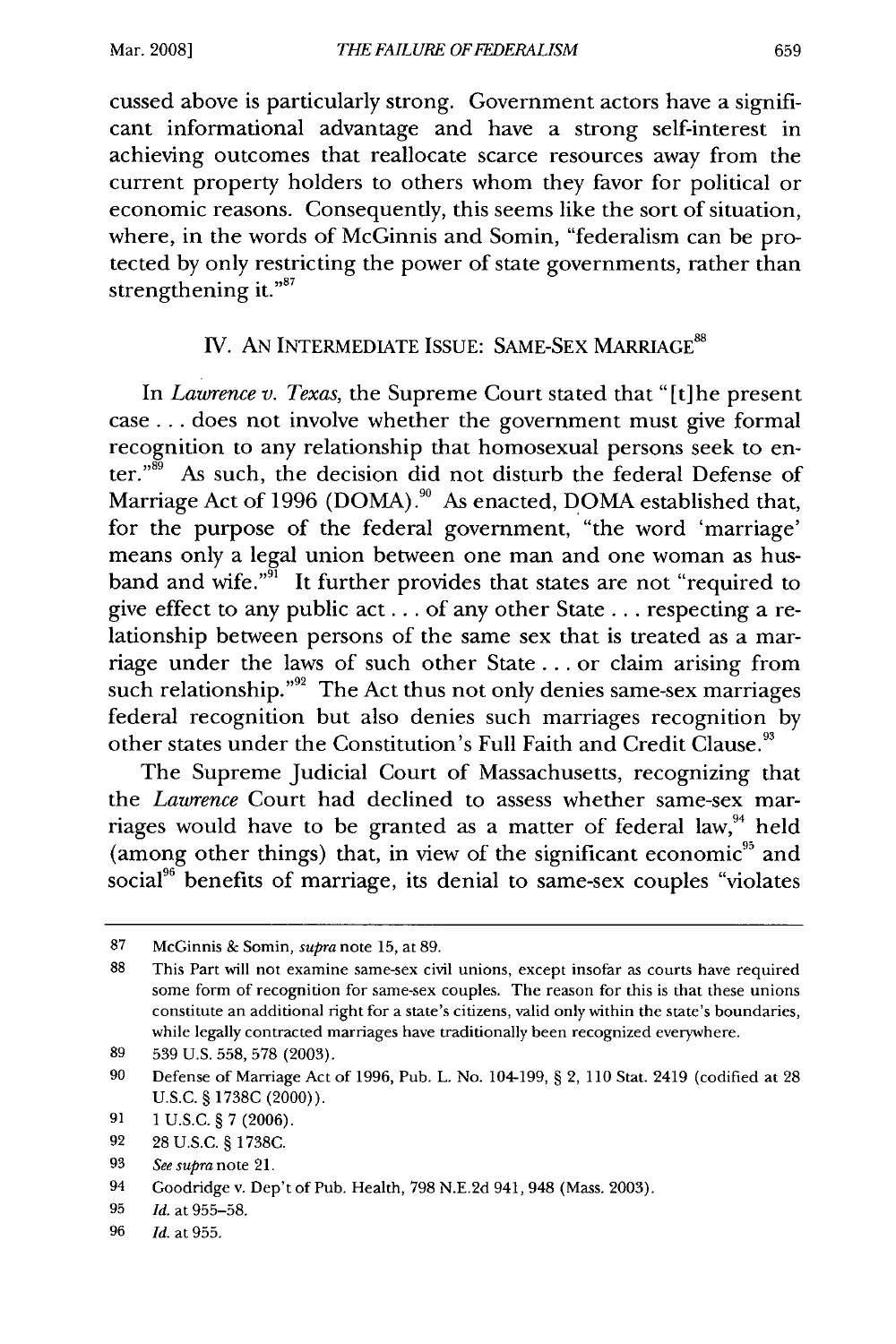the basic premises of individual liberty and equality under law protected by the Massachusetts Constitution."<sup>97</sup>

At present, Massachusetts is the only state to recognize same-sex marriage, while four states (and the District of Columbia) have no explicit prohibition against the practice.<sup>98</sup> Nineteen states have statutes that define marriage as only between opposite-sex partners. The remaining twenty-six states have constitutional provisions prohibiting the contracting or recognition of same-sex marriages."

Same-sex marriages contracted in Massachusetts are thus unlikely to be recognized anywhere else besides New York. It is entirely possible, however, that other states may recognize non-marital rights of same-sex couples. Both Vermont<sup>100</sup> and New Jersey's<sup>101</sup> highest courts have found that as a matter of equal protection, same-sex couples are entitled to similar benefits as those that opposite-sex married couples enjoy, leading those states to adopt statutes providing for civil unions for same-sex couples.<sup>102</sup> In *Alaska Civil Liberties Union v. Alaska*, the Supreme Court of Alaska held that even though Alaska's Constitution restricts marriage to opposite-sex couples, the State's policy of limiting benefits to the spouses (as opposed to same-sex partners) of employees violated the equal protection clause of the Alaska Constitution. 103 There the *Alaska Civil Liberties* court reasoned that in the wake of *Lawrence*'s holding that homosexuality could not be criminalized,<sup>104</sup> same-sex couples could not be deprived of benefits simply on the basis that they could not be married. $^{105}$ 

<sup>97</sup> *Id.* at 968.

<sup>98</sup> An intermediate appellate court in New York, one of the four states in question, recently held that a marriage contracted between two women in Ontario, Canada, was valid in that state. Martinez v. County of Monroe, 1562 CA 06-02591, 2008 WL 275138, at \*2 (N.Y. App. Div. Feb. 1, 2008).

<sup>99</sup> *See* Human Rights Campaign, Statewide Marriage Prohibitions, http://www.hrc.org/ documents/marriage-prohibit\_20070919.pdf (last visited February 11, 2008).

<sup>100</sup> Baker v. State, 744 A.2d 864, 886 (Vt. 1999) (holding that excluding same-sex couples from the benefits of marriage could not be reconciled with the values in Vermont's Constitution).

<sup>101</sup> Lewis v. Harris, 908 A.2d 196, 224 (NJ. 2006) (holding that the equal protection clause of the NewJersey Constitution requires the NewJersey legislature to either amend the Constitution to allow same-sex couples to marry or to create a "parallel statutory structure," such as a civil union statute).

<sup>102</sup> *See* N.J. STAT. ANN. §§ 37:1-28 to -36 (West 2007); VT. STAT. ANN. tit. 15, §§ 1201-1207 (2002).

**<sup>103</sup>** 122 P.3d 781, 795 (Alaska 2005) (holding that the spousal limitations of benefits provided to public employees violated the equal protection clause in Alaska's Constitution).

<sup>104</sup> *See* supra note 13.

<sup>105 122</sup> P.3d at 793.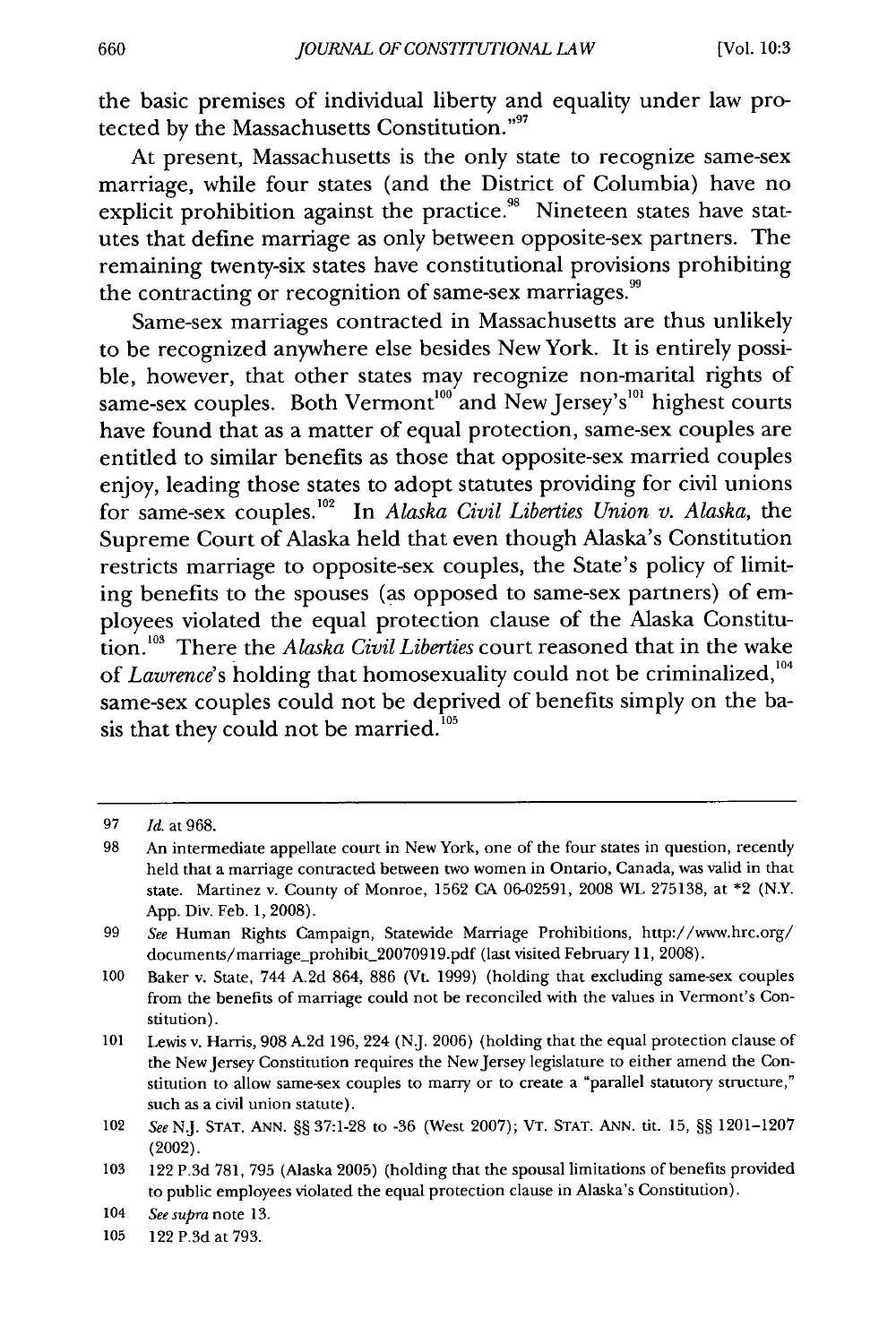Considering the novelty of this issue, any prediction of what the United States Supreme Court would decide is purely speculative, particularly because the states themselves are in the process of working out whether, and how, to recognize relationships that are only contractable elsewhere.<sup>106</sup> One critic has noted that courts have tended to side-step equal protection-based challenges (as well as *Lawrence's* implication that policies discriminating on the basis of sexual orientation are subject to something greater than a rational basis standard of review) because public opinion tends to oppose same-sex unions.<sup>107</sup> On the other hand, federal law, such as the Uniform Parentage Act, and general choice of law principles may serve to guarantee rights such as parental rights for a non-biological parent of a child of a same-sex relationship.<sup>108</sup>

The disparities between these approaches illustrate the extent to which this issue is in flux. Legal institutions and precedents based on the presence of marriage in its traditional form are not necessarily adaptable to legal regimes that establish a continuum of non-marital relationships or where the recognition of such relationships varies with geography. Like euthanasia and abortion, marriage occurs in a single location, but unlike euthanasia and abortion, marriage is ongoing. The analogy to real property for same-sex marriage is compelling insofar as both are associated (at least for the moment in the case of same-sex marriage) with a single location. But because a marriage is theoretically as mobile as its constituent parties, this analogy breaks down as well.

Returning to the question of whether federalism serves to protect individual rights, it appears that with respect to same-sex marriage, the division of authority between federal and state governments does not serve to protect individuals. Rather, same-sex married couples

<sup>106</sup> *See* William C. Duncan, *Survey of Interstate Recognition of Quasi-Marital Statuses,* 3 **AVE** MARIA L. REv. 617, 635 (2005) ("It is particularly difficult when some states outpace others in accepting novel arrangements. At these times conflict between the laws of different jurisdictions is inevitable.").

<sup>107</sup> C. Brett Miller, Comment, *Same Sex Marriage: An Examination of the Issues of Due Process and Equal Protection,* 59 ARK. L. REV. 471, 509 (2006) ("If one considers past cases, there are currently many protected rights and groups of people that would never have achieved such status if past courts had interpreted the Due Process and Equal Protection Clauses in as limited a way as some courts are doing now with respect to same-sex marriage.").

<sup>108</sup> *See* Deborah L. Forman, *Interstate Recognition of Same-Sex Parents in the Wake of Gay Marriage, Civil Unions, and Domestic Partnerships,* 46 B.C. L. REv. 1, 26-65 (2004) (arguing that existing federal statutes and case law may secure certain parental rights for the non-biological parents of the child of a same-sex partnership, even in states that have enacted a Defense of Marriage Act).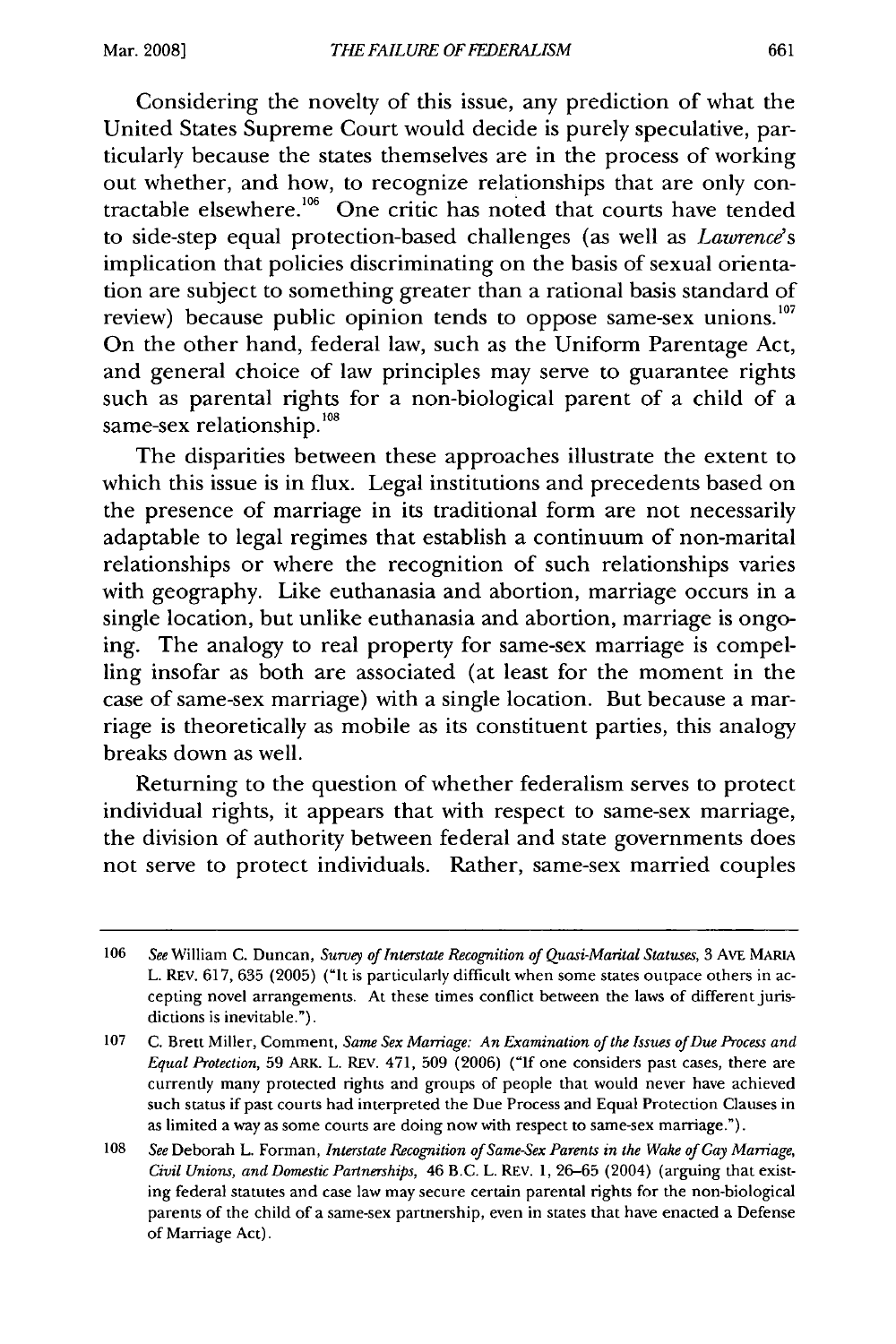find that, under the Federal Defense of Marriage Act, their marriages cease to be recognized as such as soon as they move from Massachusetts<sup>109</sup> unless they are moving to New York.<sup>110</sup> On the other hand, as *Alaska Civil Liberties Union* indicates, they may still have access to certain benefits, although by dint of their commitment to one another, rather than because of their marriage.<sup>111</sup> This situation is further exacerbated by the fact that it seems difficult to discern a broad trend either toward greater recognition of same-sex marriage or away from it—the movements toward each outcome seem in large part to be inspired by the movements toward the other. At present Vermont,<sup>112</sup> Connecticut,<sup>113</sup> New Jersey,<sup>114</sup> Oregon,<sup>115</sup> and New Hampshire<sup>116</sup> have adopted civil unions, which essentially provide same-sex couples with the rights a state can confer on married couples. Washington,<sup>117</sup> California,<sup>118</sup> and Maine<sup>119</sup> currently recognize same-sex domestic partnerships, which provide more limited rights. Hawaii allows same-sex partners to designate one another as "reciprocal beneficiaries," primarily for purposes of insurance and decisionmaking.<sup>120</sup>

#### V. CONCLUSION

It is thus by no means self-evident that the Supreme Court's jurisprudence is entirely consistent with its statement that "the Constitution divides authority between federal and state governments for the protection of individuals."<sup>121</sup> This lack of clarity reflects the fact that the protection of individuals and federalism are not always consistent values. By providing states the opportunity to adopt different regimes, the Supreme Court has created a situation in which states can

<sup>109</sup> *See supra* text accompanying notes 92-93.

<sup>110</sup> *See supra* note 98 and accompanying text.

<sup>111</sup>*See* 122 P.3d 781, 793-94 (Alaska 2005) (opining that, although it may be reasonable for the State to distinguish between heterosexual employees for the purpose of providing benefits based on marital status, it is unreasonable for the State to distinguish between heterosexual and homosexual employees on the same basis when it is not possible for homosexual employees to marry).

<sup>112</sup> VT. STAT. ANN. tit. 15, §§ 1201-1207 (2002).

<sup>113</sup> CONN. GEN. STAT. §§ 46b-38aa to -38pp (2006).

<sup>114</sup> N.J. STAT. ANN. §§ 37:1-28 to -36 (West 2007).

<sup>115</sup> Oregon Family Fairness Act, 99 Or. Laws 2007 (2007).

<sup>116</sup> N.H. REV. STAT. ANN. § 457-A:1 (2008).

<sup>117</sup> WASH. REV. CODE ANN. § 26.60.010 to .070 (West 2008).

<sup>118</sup> CAL. FAM. CODE § 297 (West 2007).

<sup>119</sup> ME. REV. STAT. ANN. tit. 22, § 2710 (2007).

<sup>120</sup> HAw. REv. STAT. **ANN.** § 572C-3 (LexisNexis 2007).

<sup>121</sup> NewYork v. United States, 505 U.S. 144, 181 (1992).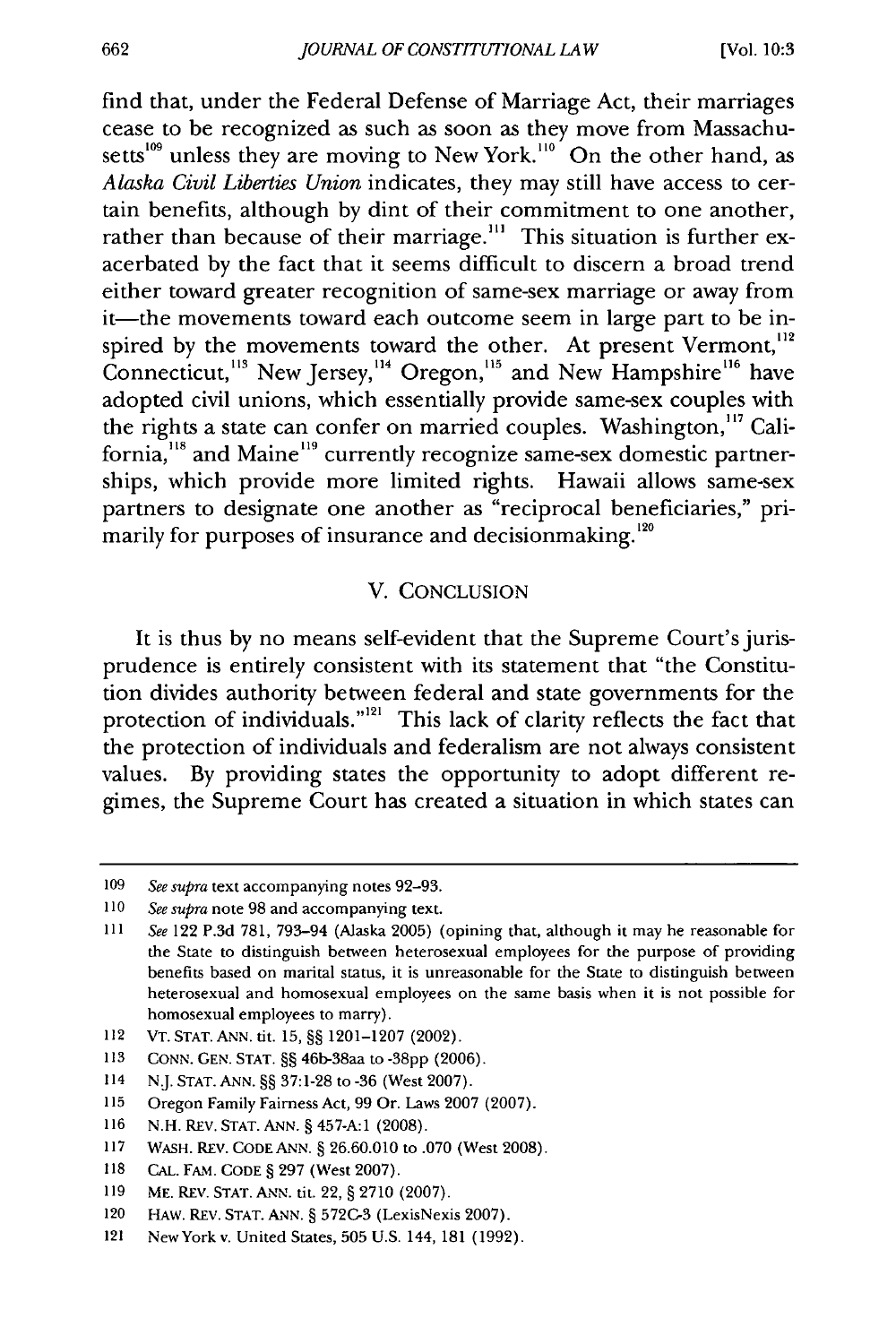offer differing (as is inherent in federalism) but not necessarily competing regimes. The economic arguments used to support competitive federalism do not relate to individual rights, and, as a result, states lack an incentive to innovate.

Among individual liberties, the arguments justifying leaving the right to die to individual states are closest to those underlying economic competitive federalism. Assisted suicide by definition takes place only once and only in one place, and the citizen of a state that prohibits it is free to move to another which allows it. States making the choice to allow (or prevent) people from engaging in behavior not within the purview of federal law are the perfect embodiment of Justice Brandeis's famous suggestion that states can operate as laboratories for national governmental policy.<sup>122</sup> In cases such as these, the Supreme Court seeks only to answer the threshold question of whether state laws comport with the Federal Constitution. As Justice Rehnquist stated in his opinion in *Casey:* "Our task is, as always, to decide only whether the challenged provisions of a law comport with the United States Constitution. If, as we believe, these do, their wisdom as a matter of public policy is for the people of [the state] to decide." $23$  Although some scholars believe even this constitutes excessive federal intrusion, $124$  this statement may be understood as an orthodox endorsement of federalism with respect to individual rights.

As the example of takings illustrates, leaving matters to the states does not necessarily ensure the protection of individual liberty. Taken in isolation, *Kelo* could be understood as being analogous to *Casey;* both establish the rough borders of a substantive right granted by the United States Constitution and the extent to which states may vary it. However, taken together with *Lingle* and *San Remo Hotel,* which were decided during the same Term, *Kelo* becomes an invitation for states to behave essentially as they please with respect to takings with only the comparatively weak threat of the Supreme Court

<sup>122</sup> New State Ice Co. v. Liebmann, 285 U.S. 262, 311 (1932) (Brandeis, J., dissenting); see supra note **1.**

<sup>123</sup> Planned Parenthood of Se. Pa. v. Casey, 505 U.S. 833, 979 (1992) (Rehnquist, J., concurring in part and dissenting in part).

<sup>124</sup> *See, e.g.,* Richard A. Epstein, *The Federalism Decisions of Justices Rehnquist and O'Connor: Is Halfa Loaf Enough?,* 58 STAN. L. REV. 1793, 1794 (2006) ("I take the view that on many key questions of federalism [the Justices] should have pushed harder and moved farther than they ultimately did."); John Tuskey, *Do as We Say and Not (Necessarily) as We Do: The Constitution, Federalism, and the Supreme Court's Exercise of Judicial Power,* 34 **CAP. U.** L. REV. 153, 157-58 (2005) (arguing that even after the advent of the New Federalism, the Supreme Court has "remained committed to judicially-created doctrines that allow the Court to order states around in the supposed name of the Constitution").